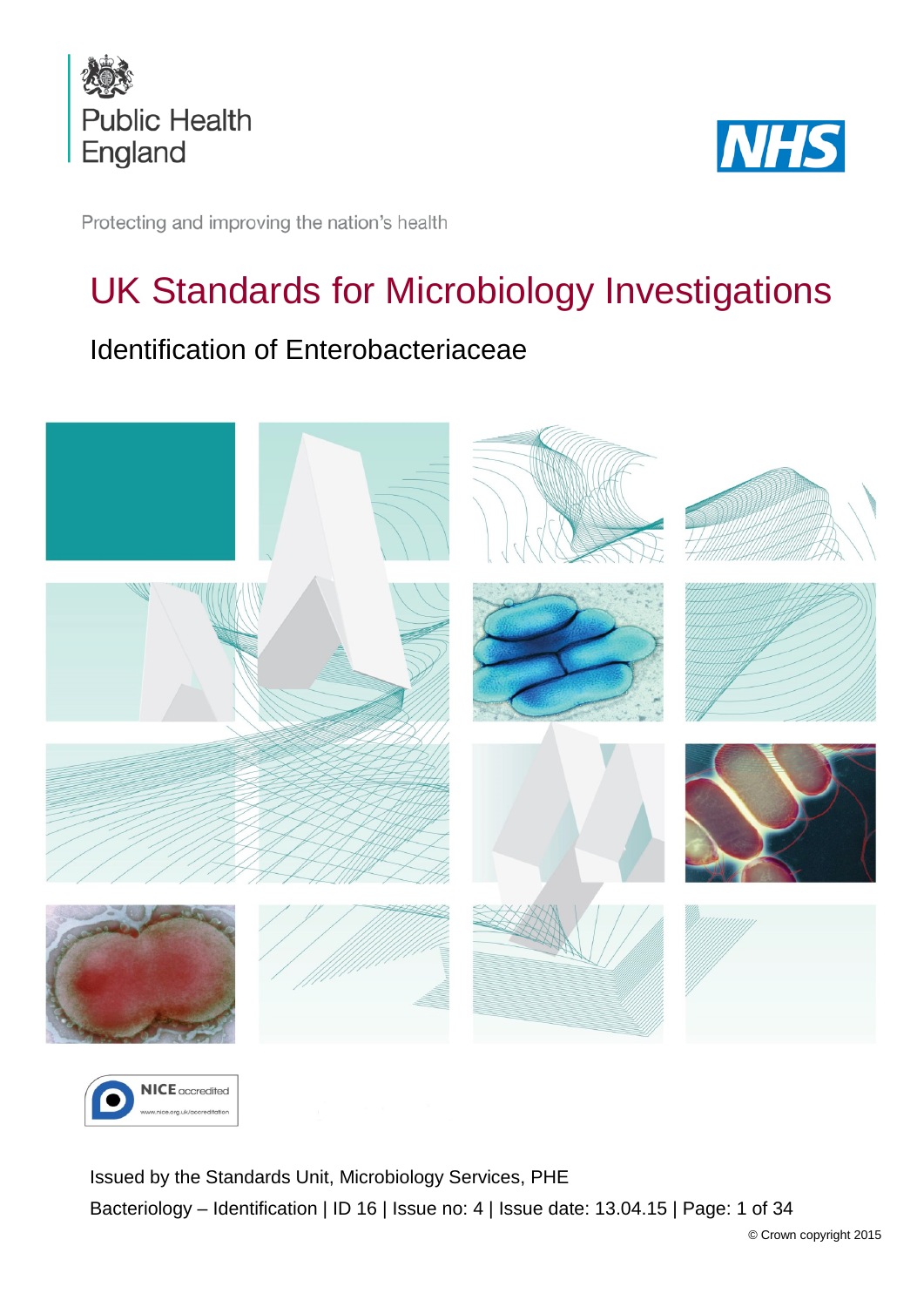## **Acknowledgments**

UK Standards for Microbiology Investigations (SMIs) are developed under the auspices of Public Health England (PHE) working in partnership with the National Health Service (NHS), Public Health Wales and with the professional organisations whose logos are displayed below and listed on the website [https://www.gov.uk/uk](https://www.gov.uk/uk-standards-for-microbiology-investigations-smi-quality-and-consistency-in-clinical-laboratories)[standards-for-microbiology-investigations-smi-quality-and-consistency-in-clinical](https://www.gov.uk/uk-standards-for-microbiology-investigations-smi-quality-and-consistency-in-clinical-laboratories)[laboratories.](https://www.gov.uk/uk-standards-for-microbiology-investigations-smi-quality-and-consistency-in-clinical-laboratories) SMIs are developed, reviewed and revised by various working groups which are overseen by a steering committee (see [https://www.gov.uk/government/groups/standards-for-microbiology-investigations](https://www.gov.uk/government/groups/standards-for-microbiology-investigations-steering-committee)[steering-committee\)](https://www.gov.uk/government/groups/standards-for-microbiology-investigations-steering-committee).

The contributions of many individuals in clinical, specialist and reference laboratories who have provided information and comments during the development of this document are acknowledged. We are grateful to the Medical Editors for editing the medical content.

For further information please contact us at:

Standards Unit Microbiology Services Public Health England 61 Colindale Avenue London NW9 5EQ

E-mail: [standards@phe.gov.uk](mailto:standards@phe.gov.uk)

Website: [https://www.gov.uk/uk-standards-for-microbiology-investigations-smi-quality](https://www.gov.uk/uk-standards-for-microbiology-investigations-smi-quality-and-consistency-in-clinical-laboratories)[and-consistency-in-clinical-laboratories](https://www.gov.uk/uk-standards-for-microbiology-investigations-smi-quality-and-consistency-in-clinical-laboratories)

PHE Publications gateway number: 2015013

UK Standards for Microbiology Investigations are produced in association with:



Logos correct at time of publishing.

Bacteriology – Identification | ID 16 | Issue no: 4 | Issue date: 13.04.15 | Page: 2 of 34 UK Standards for Microbiology Investigations | Issued by the Standards Unit, Public Health England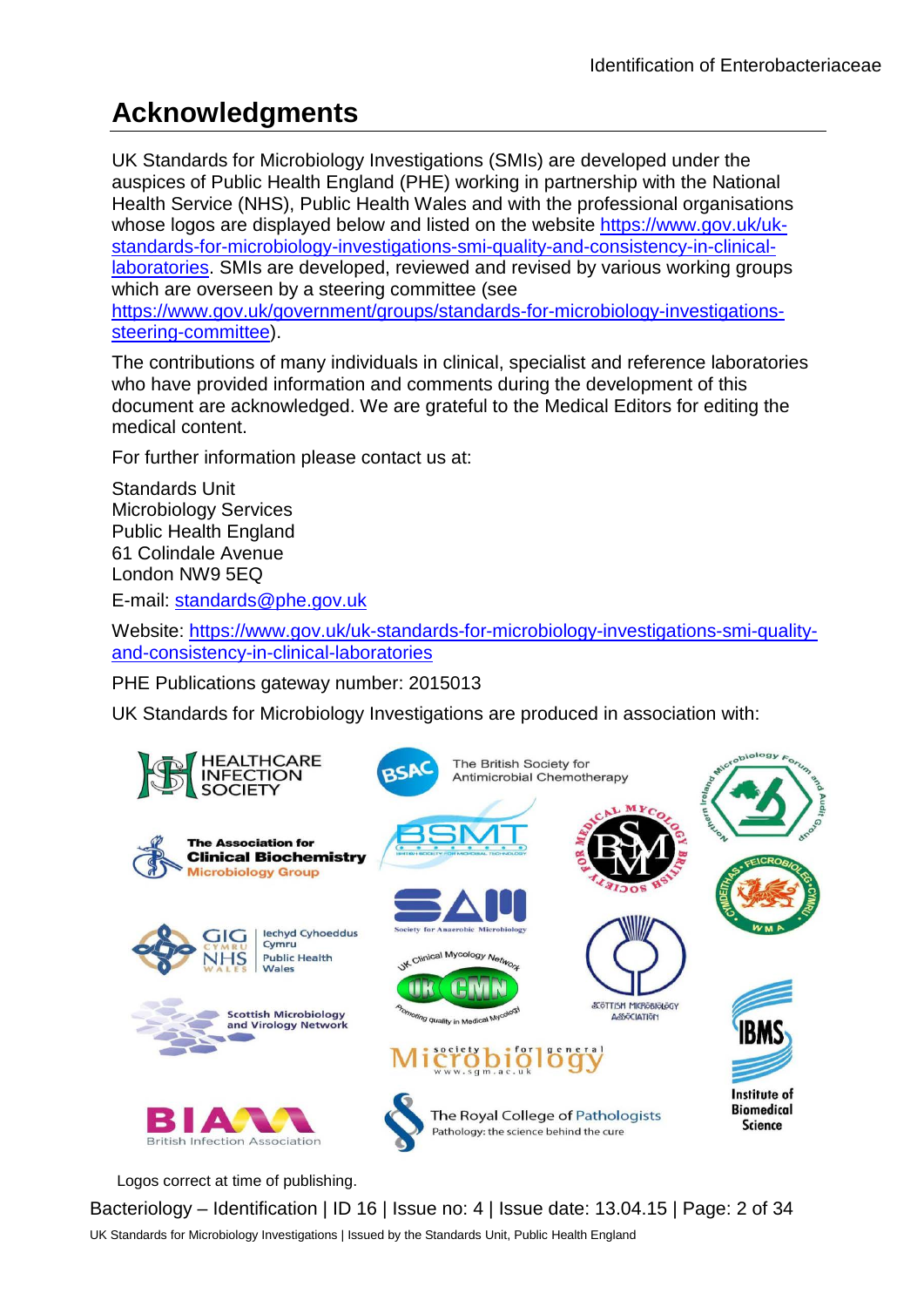## **Contents**

| UK STANDARDS FOR MICROBIOLOGY INVESTIGATIONS: SCOPE AND PURPOSE 6 |                                                   |  |  |  |
|-------------------------------------------------------------------|---------------------------------------------------|--|--|--|
|                                                                   |                                                   |  |  |  |
|                                                                   |                                                   |  |  |  |
|                                                                   |                                                   |  |  |  |
| $\mathbf 1$                                                       |                                                   |  |  |  |
| $\overline{2}$                                                    |                                                   |  |  |  |
| 3                                                                 |                                                   |  |  |  |
| 4                                                                 |                                                   |  |  |  |
| 5                                                                 |                                                   |  |  |  |
| 6                                                                 |                                                   |  |  |  |
| $\overline{7}$                                                    | NOTIFICATION TO PHE OR EQUIVALENT IN THE DEVOLVED |  |  |  |
|                                                                   |                                                   |  |  |  |



NICE has accredited the process used by Public Health England to produce Standards for Microbiology Investigations. Accreditation is valid for 5 years from July 2011. More information on accreditation can be viewed at www.nice.org.uk/accreditation.

For full details on our accreditation visit: www.nice.org.uk/accreditation.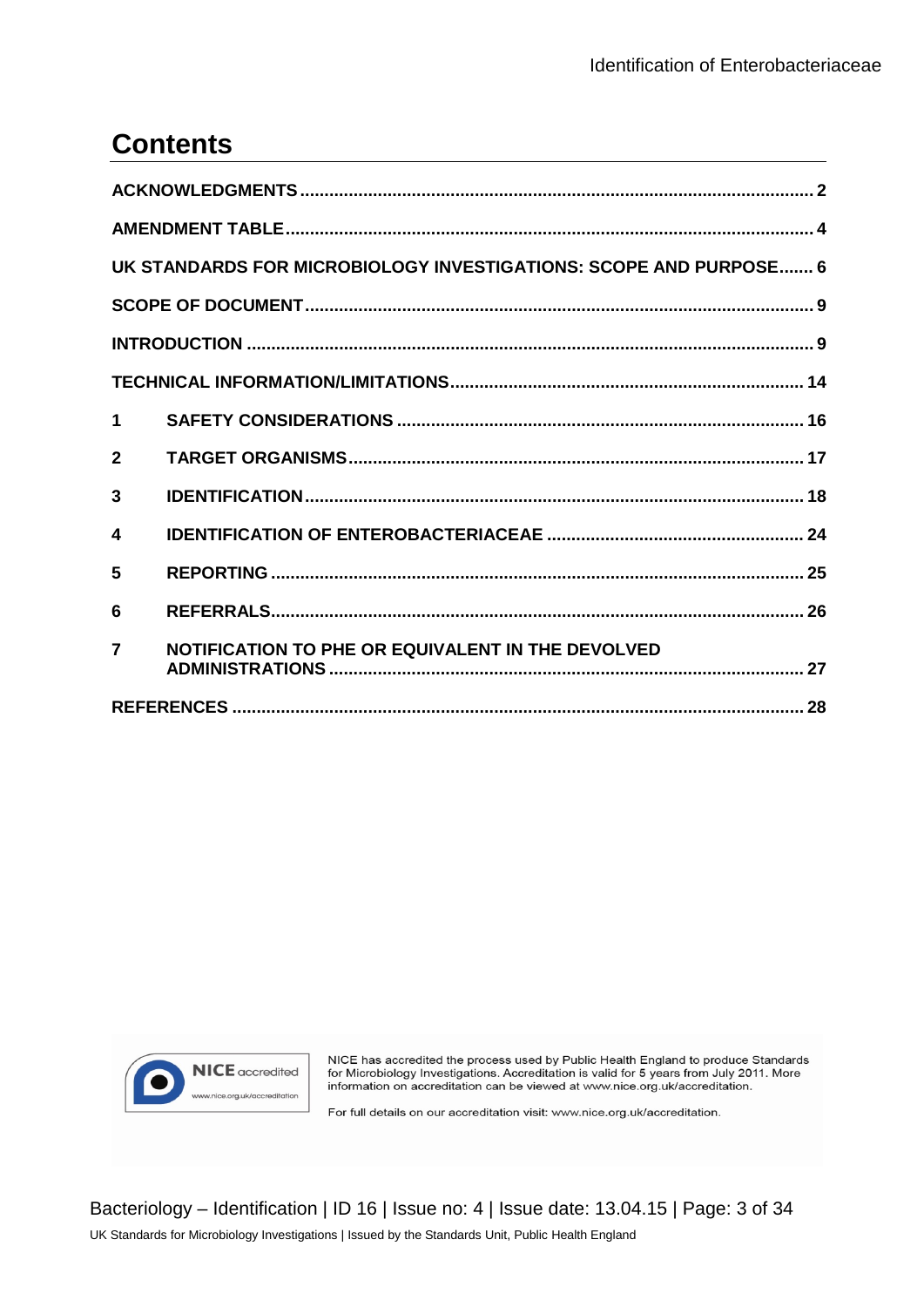## **Amendment Table**

Each SMI method has an individual record of amendments. The current amendments are listed on this page. The amendment history is available from [standards@phe.gov.uk.](mailto:standards@phe.gov.uk)

New or revised documents should be controlled within the laboratory in accordance with the local quality management system.

| Amendment No/Date.                    | 6/13.04.15                                                                                                                                   |
|---------------------------------------|----------------------------------------------------------------------------------------------------------------------------------------------|
| Issue no. discarded.                  | 3.2                                                                                                                                          |
| Insert Issue no.                      | $\overline{4}$                                                                                                                               |
| Section(s) involved                   | <b>Amendment</b>                                                                                                                             |
| Whole document.                       | Hyperlinks updated to gov.uk.                                                                                                                |
| Page 2.                               | Updated logos added.                                                                                                                         |
|                                       | The taxonomy of the family Enterobacteriaceae<br>has been updated.                                                                           |
| Introduction.                         | More information has been added to the<br>Characteristics section. The medically important<br>species are mentioned.                         |
|                                       | Section on Principles of Identification has been<br>updated to include the MALDI-TOF.                                                        |
| Technical<br>Information/Limitations. | Addition of information regarding indole test,<br>serotyping, misinterpreted results, commercial<br>identification systems and MALDI-TOF MS. |
| <b>Safety Considerations.</b>         | This section has been updated on handling of<br>organisms and laboratory acquired infections.                                                |
| Target Organisms.                     | The section on the Target organisms has been<br>updated and presented clearly.                                                               |
|                                       | Updates have been done on 3.2, 3.3 and 3.4 to<br>reflect standards in practice.                                                              |
| Identification                        | Section 3.4.4 and 3.4.5 have been updated to<br>include MALDI-TOF MS and NAATs with<br>references.                                           |
|                                       | Subsection 3.5 has been updated to include the<br>Rapid Molecular Methods.                                                                   |
| <b>Identification Flowchart.</b>      | Modification of flowchart for identification of<br>Enterobacteriaceae has been done for easy<br>guidance.                                    |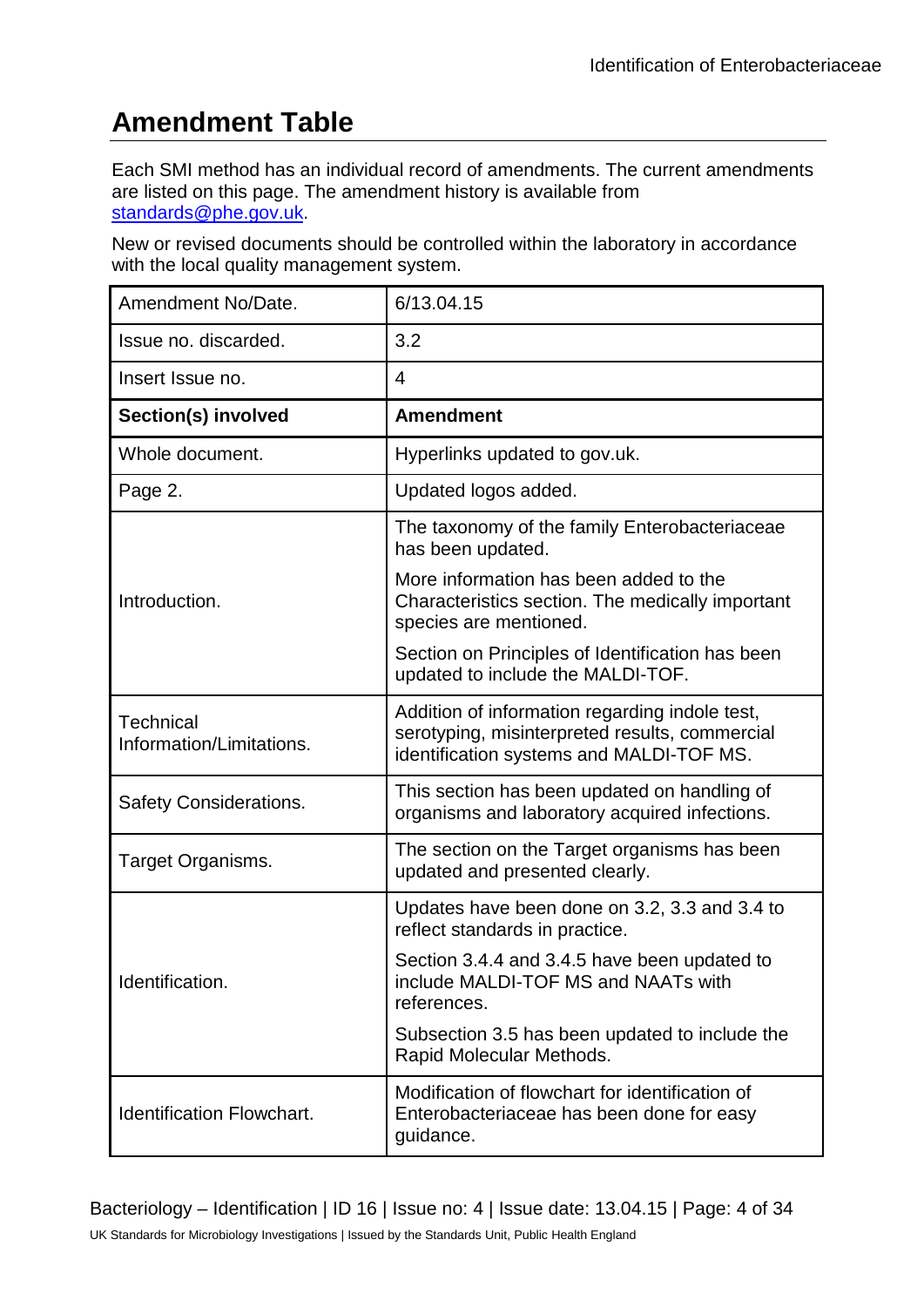| Reporting.      | Subsections 5.3, 5.5 and 5.6 have been updated<br>to reflect the information required on reporting<br>practice. |
|-----------------|-----------------------------------------------------------------------------------------------------------------|
| Referral.       | The addresses of the reference laboratories have<br>been updated.                                               |
| Whole document. | Document presented in a new format.                                                                             |
| References.     | Some references updated.                                                                                        |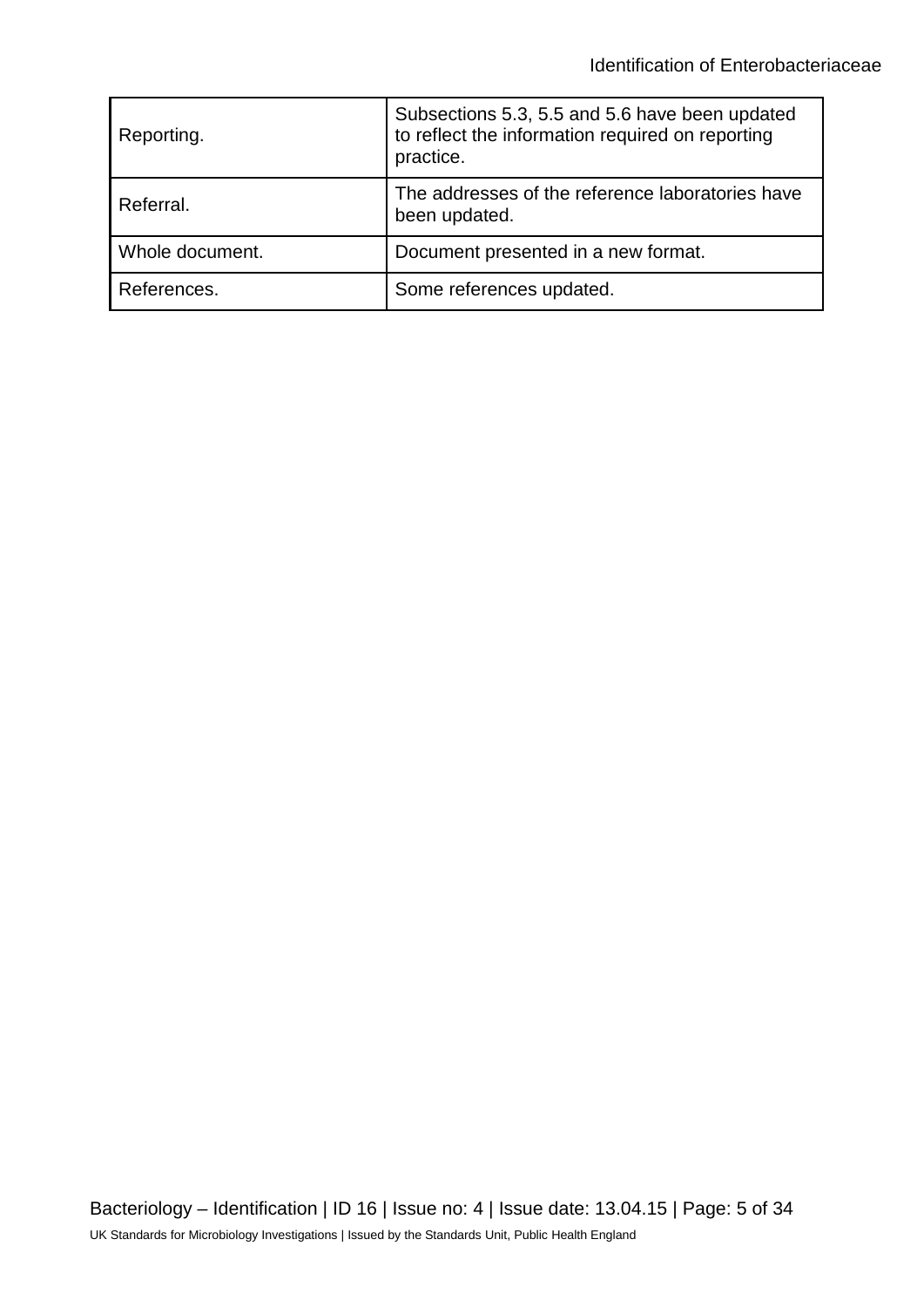## **UK Standards for Microbiology Investigations**[#](#page-0-0) **: Scope and Purpose**

### **Users of SMIs**

- SMIs are primarily intended as a general resource for practising professionals operating in the field of laboratory medicine and infection specialties in the UK
- SMIs provide clinicians with information about the available test repertoire and the standard of laboratory services they should expect for the investigation of infection in their patients, as well as providing information that aids the electronic ordering of appropriate tests
- SMIs provide commissioners of healthcare services with the appropriateness and standard of microbiology investigations they should be seeking as part of the clinical and public health care package for their population

### **Background to SMIs**

SMIs comprise a collection of recommended algorithms and procedures covering all stages of the investigative process in microbiology from the pre-analytical (clinical syndrome) stage to the analytical (laboratory testing) and post analytical (result interpretation and reporting) stages.

Syndromic algorithms are supported by more detailed documents containing advice on the investigation of specific diseases and infections. Guidance notes cover the clinical background, differential diagnosis, and appropriate investigation of particular clinical conditions. Quality guidance notes describe laboratory processes which underpin quality, for example assay validation.

Standardisation of the diagnostic process through the application of SMIs helps to assure the equivalence of investigation strategies in different laboratories across the UK and is essential for public health surveillance, research and development activities.

## **Equal Partnership Working**

 $\overline{a}$ 

SMIs are developed in equal partnership with PHE, NHS, Royal College of Pathologists and professional societies.

The list of participating societies may be found at [https://www.gov.uk/uk-standards-for](https://www.gov.uk/uk-standards-for-microbiology-investigations-smi-quality-and-consistency-in-clinical-laboratories)[microbiology-investigations-smi-quality-and-consistency-in-clinical-laboratories.](https://www.gov.uk/uk-standards-for-microbiology-investigations-smi-quality-and-consistency-in-clinical-laboratories) Inclusion of a logo in an SMI indicates participation of the society in equal partnership and support for the objectives and process of preparing SMIs. Nominees of professional societies are members of the Steering Committee and Working Groups which develop SMIs. The views of nominees cannot be rigorously representative of the members of their nominating organisations nor the corporate views of their organisations. Nominees act as a conduit for two way reporting and dialogue. Representative views are sought through the consultation process.

SMIs are developed, reviewed and updated through a wide consultation process.

<sup>#</sup> Microbiology is used as a generic term to include the two GMC-recognised specialties of Medical Microbiology (which includes Bacteriology, Mycology and Parasitology) and Medical Virology.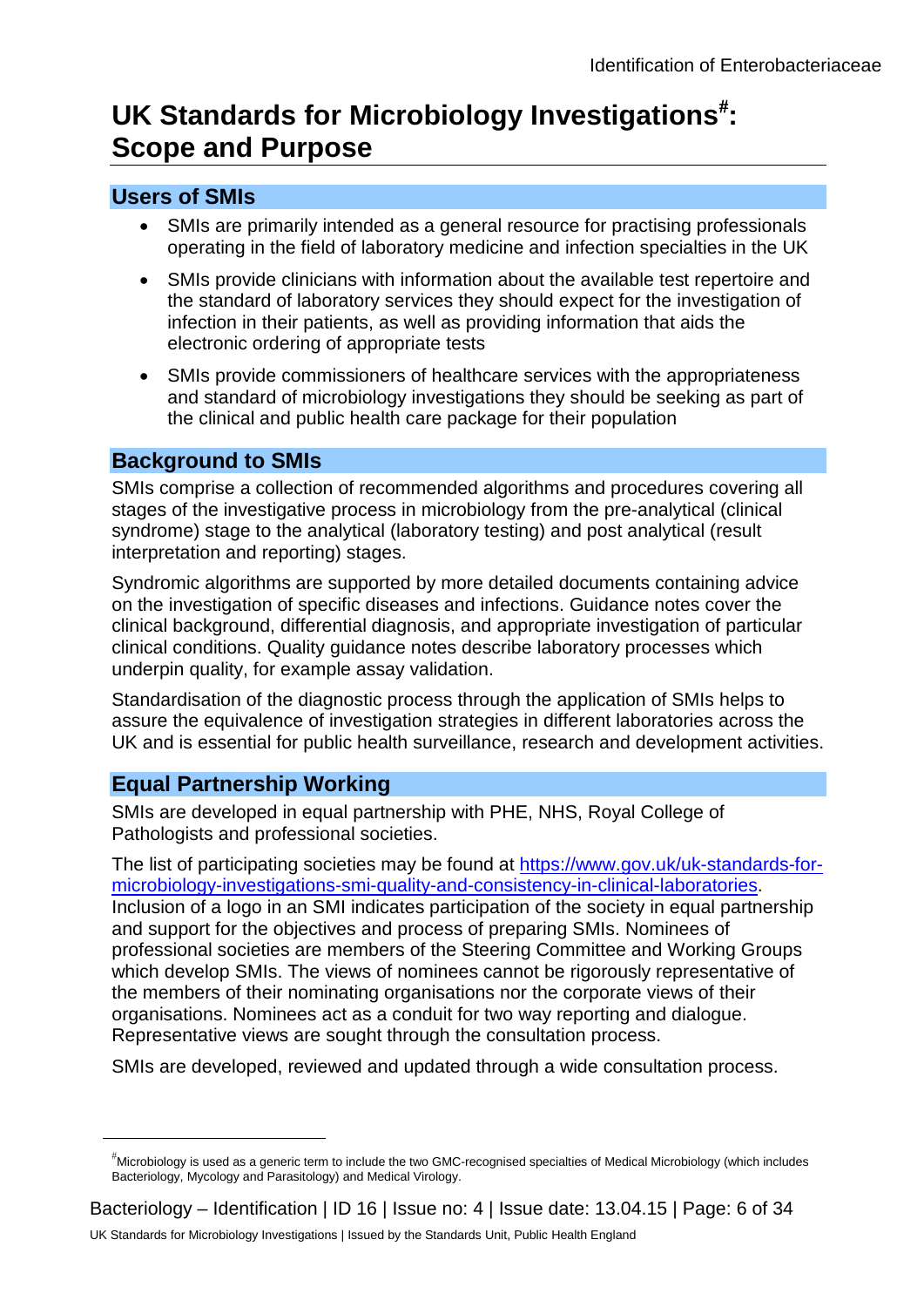#### **Quality Assurance**

NICE has accredited the process used by the SMI Working Groups to produce SMIs. The accreditation is applicable to all guidance produced since October 2009. The process for the development of SMIs is certified to ISO 9001:2008.

SMIs represent a good standard of practice to which all clinical and public health microbiology laboratories in the UK are expected to work. SMIs are NICE accredited and represent neither minimum standards of practice nor the highest level of complex laboratory investigation possible. In using SMIs, laboratories should take account of local requirements and undertake additional investigations where appropriate. SMIs help laboratories to meet accreditation requirements by promoting high quality practices which are auditable. SMIs also provide a reference point for method development.

The performance of SMIs depends on competent staff and appropriate quality reagents and equipment. Laboratories should ensure that all commercial and in-house tests have been validated and shown to be fit for purpose. Laboratories should participate in external quality assessment schemes and undertake relevant internal quality control procedures.

### **Patient and Public Involvement**

The SMI Working Groups are committed to patient and public involvement in the development of SMIs. By involving the public, health professionals, scientists and voluntary organisations the resulting SMI will be robust and meet the needs of the user. An opportunity is given to members of the public to contribute to consultations through our open access website.

#### **Information Governance and Equality**

PHE is a Caldicott compliant organisation. It seeks to take every possible precaution to prevent unauthorised disclosure of patient details and to ensure that patient-related records are kept under secure conditions.

The development of SMIs are subject to PHE Equality objectives [https://www.gov.uk/government/organisations/public-health-england/about/equality](https://www.gov.uk/government/organisations/public-health-england/about/equality-and-diversity)[and-diversity.](https://www.gov.uk/government/organisations/public-health-england/about/equality-and-diversity) The SMI Working Groups are committed to achieving the equality objectives by effective consultation with members of the public, partners, stakeholders and specialist interest groups.

#### **Legal Statement**

Whilst every care has been taken in the preparation of SMIs, PHE and any supporting organisation, shall, to the greatest extent possible under any applicable law, exclude liability for all losses, costs, claims, damages or expenses arising out of or connected with the use of an SMI or any information contained therein. If alterations are made to an SMI, it must be made clear where and by whom such changes have been made.

The evidence base and microbial taxonomy for the SMI is as complete as possible at the time of issue. Any omissions and new material will be considered at the next review. These standards can only be superseded by revisions of the standard, legislative action, or by NICE accredited guidance.

SMIs are Crown copyright which should be acknowledged where appropriate.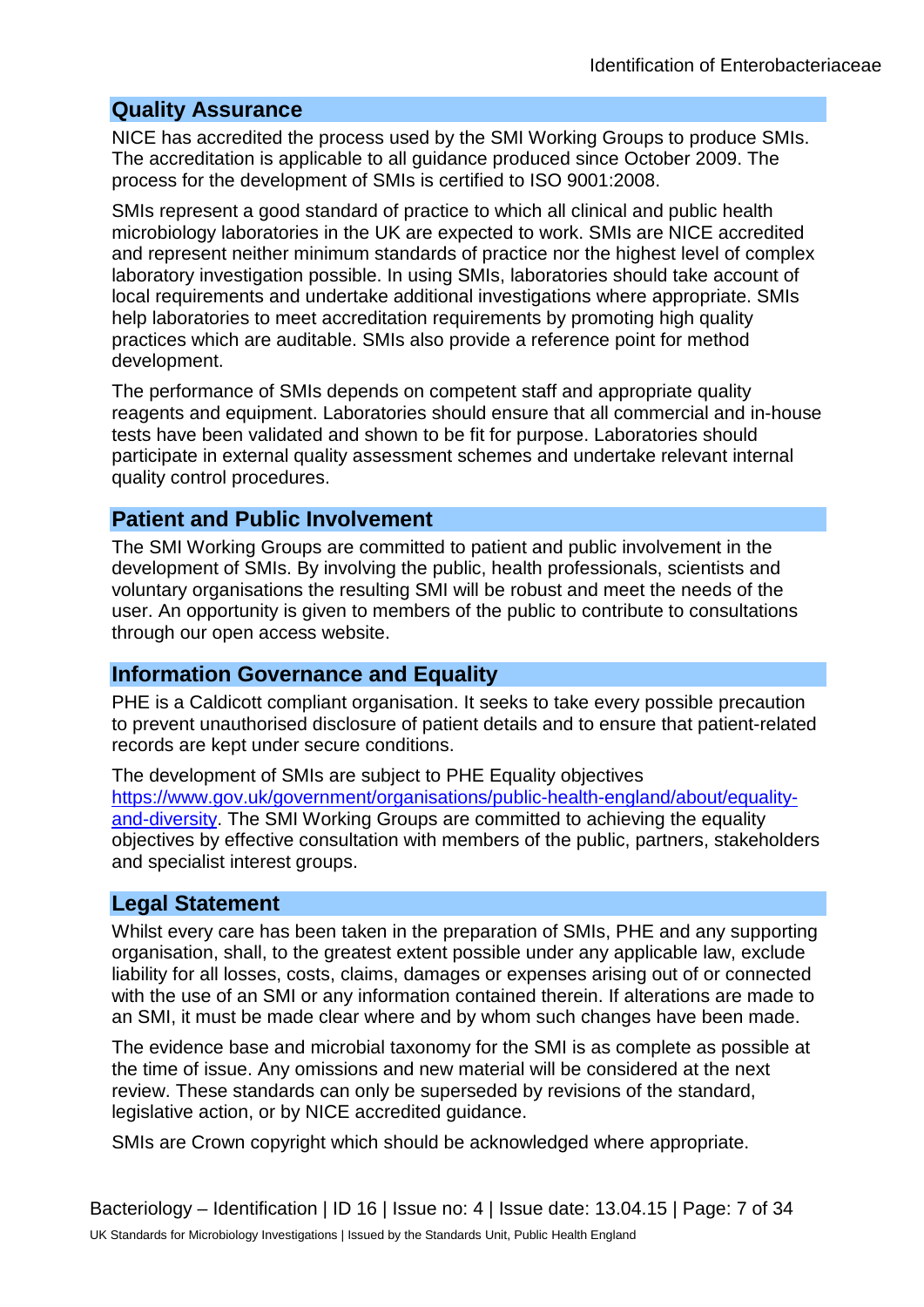### **Suggested Citation for this Document**

Public Health England. (2015). Identification of Enterobacteriaceae. UK Standards for Microbiology Investigations. ID 16 Issue 4. [https://www.gov.uk/uk-standards-for](https://www.gov.uk/uk-standards-for-microbiology-investigations-smi-quality-and-consistency-in-clinical-laboratories)[microbiology-investigations-smi-quality-and-consistency-in-clinical-laboratories](https://www.gov.uk/uk-standards-for-microbiology-investigations-smi-quality-and-consistency-in-clinical-laboratories)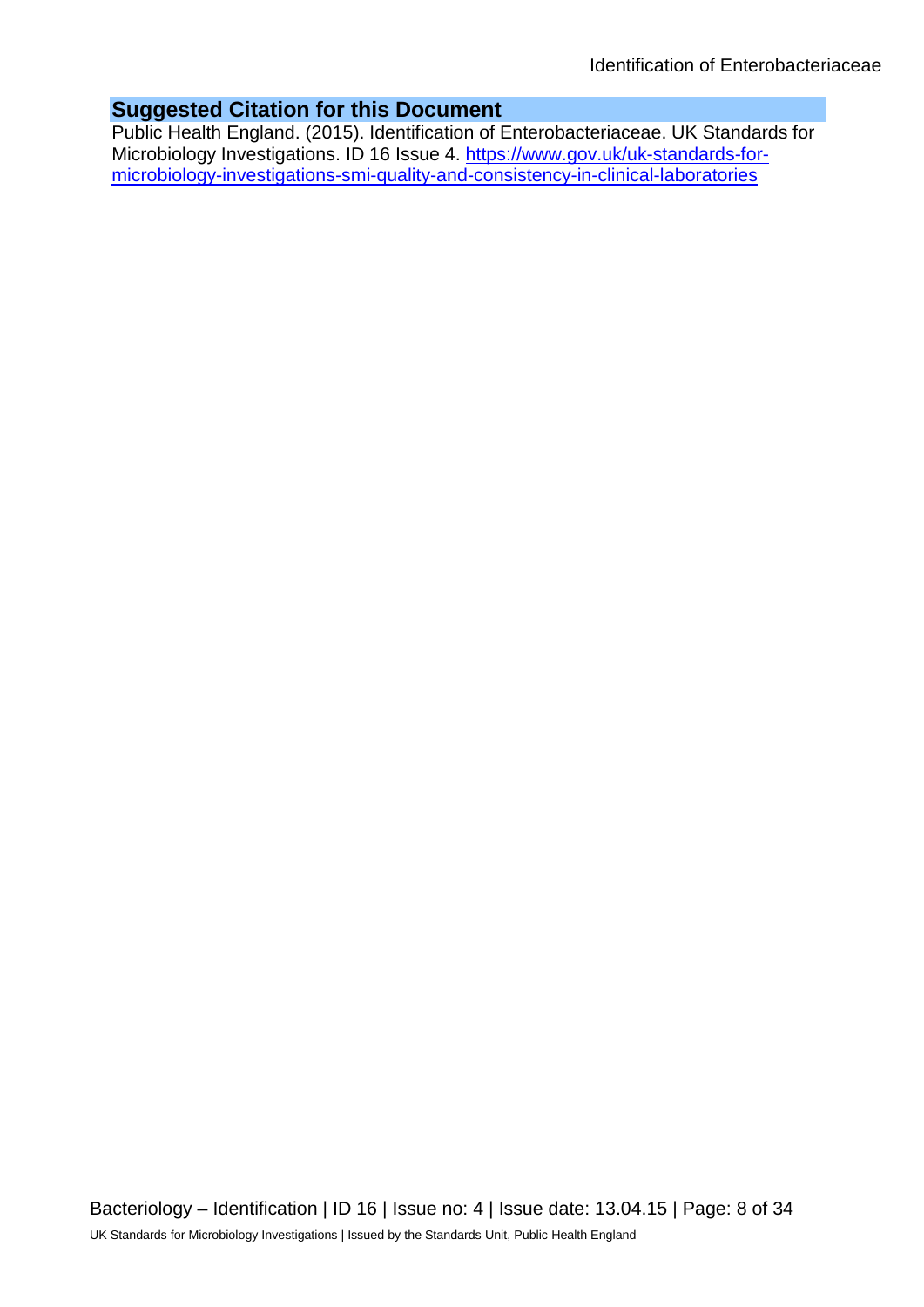## **Scope of Document**

This SMI describes the identification of members of the family Enterobacteriaceae. There are a large number of species included in the family. In diagnostic clinical microbiology laboratories, it is usual to attempt identification by use of biochemical tests. The level of identification depends on the site of infection, the immune status of the host and the need for epidemiological surveillance.

Because of the large number of species involved, this SMI will concentrate on the most common genera and species isolated from clinical specimens. The identification of Enterobacteriaceae can be simplified by taking advantage of the fact that three species comprise 80-95% of all isolates in the clinical setting. These are *Escherichia coli*, *Klebsiella pneumoniae* and *Proteus mirabilis*<sup>1</sup> . The other species can be easily identified using biochemical tests.

This SMI should be used in conjunction with other SMIs.

## **Introduction**

### **Taxonomy**

Taxonomically, the bacterial family Enterobacteriaceae currently has 53 genera (and over 170 named species) and they include *Arsenophonus, Biostraticola, Brenneria, Buchnera, Budvicia, Buttiauxella, Calymmatobacterium, Cedecea, Citrobacter, Cosenzaea, Cronobacter, Dickeya, Edwardsiella, Enterobacter, Erwinia, Escherichia, Ewingella, Gibbsiella, Hafnia, Klebsiella, Kluyvera, Leclercia, Leminorella, Levinea, Lonsdalea, Mangrovibacter, Moellerella, Morganella, Obesumbacterium, Pantoea, Pectobacterium, Phaseolibacter, Photorhabdus, Plesiomonas, Pragia, Proteus, Providencia, Rahnella, Raoultella, Saccharobacter, Salmonella, Samsonia, Serratia, Shigella, Shimwellia, Sodalis, Tatumella, Thorsellia, Trabulsiella, Wigglesworthia, Xenorhabdus, Yersinia and Yokenella.* Of these, 26 genera are known to be associated with infections in humans.

The nomenclature of the Enterobacteriaceae is complicated and has been based on biochemical and antigenic characteristics. Recently, the application of new technologies such as DNA hybridisation has resulted in numerous changes in classification of the Enterobacteriaceae<sup>1</sup>. Many new genera and species have been discovered, some unusual and rare, and many species have also been reclassified to other genera eg the transfer of *Enterobacter sakazakii* to the *Cronobacter sakazakii*<sup>2</sup> .

### **Characteristics**

Members of the Enterobacteriaceae are small Gram negative, non-sporing straight rods. Some genera are motile by means of peritrichous flagella except *Tatumella*, *Shigella* and *Klebsiella* species which are non-motile. They are facultatively anaerobic and most species grow well at 37°C, although some species grow better at 25-30°C. They grow well on peptone and meat extract media. Some strains grow on D- glucose as the sole source of carbon and energy, but other strains require vitamins and or amino acids. Acid is produced during the fermentation of D- glucose and other carbohydrates $3,4$ .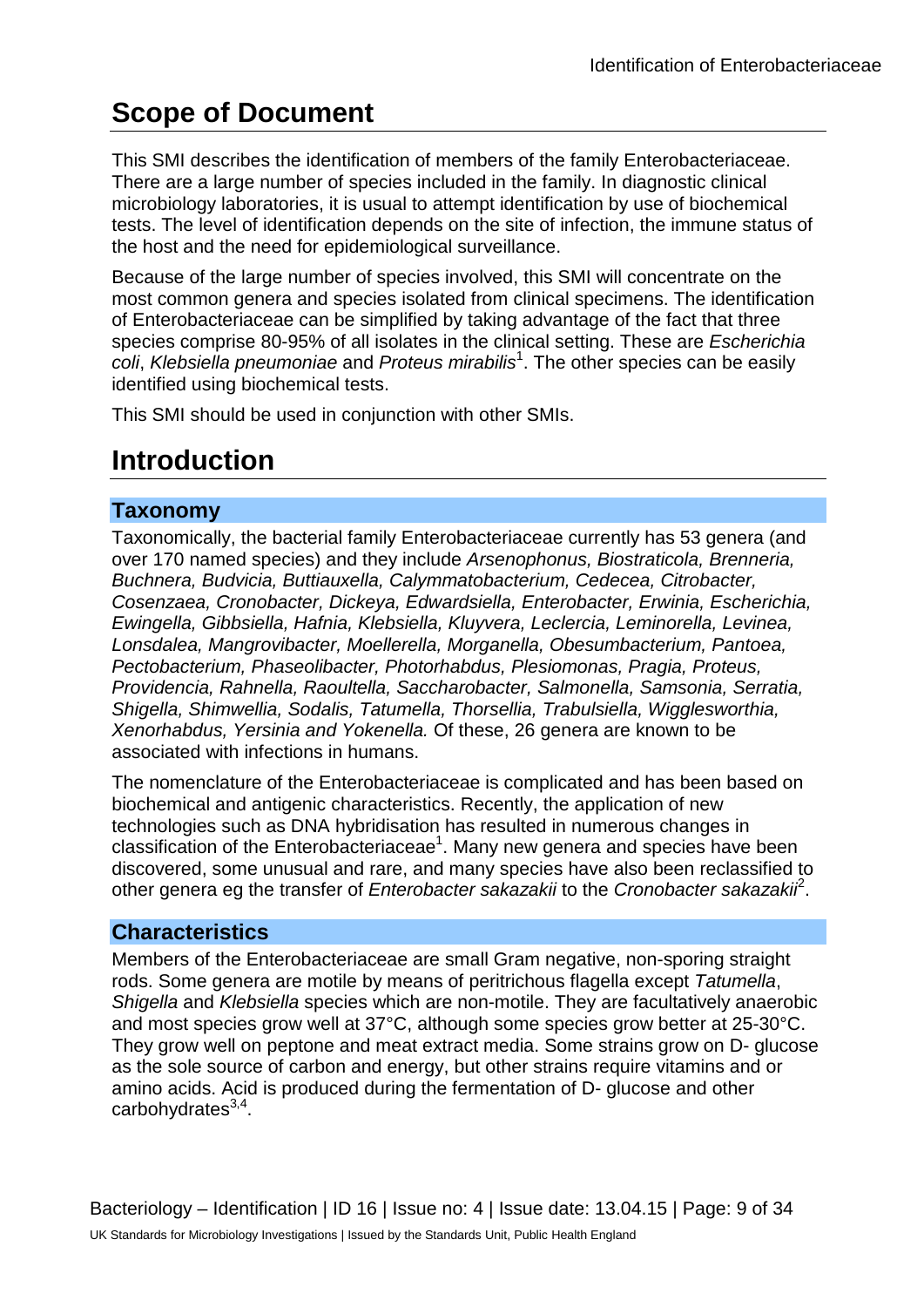They are oxidase negative and catalase reactions vary among Enterobacteriaceae. Nitrates are reduced to nitrites except by some strains of *Erwinia.* They are distributed worldwide and may be found in soil, water, plants, humans and animals.

## **Medically Important Genera of the Family Enterobacteriaceae are<sup>5</sup>;**

#### *Citrobacter* **species**

There are 11 species of which 10 have been recovered from clinical material<sup>6</sup>. They may be found in the faeces of humans and animals as part of the normal flora and grow readily on ordinary media.

Cells are short rods arranged singly, in pairs, or in short chains with rounded ends. They are motile with pertrichous flagella. Colonies are generally grey, smooth and moist although mucoid or rough strains occur. Some strains of *Citrobacter* resemble *Salmonella* species biochemically and agglutinate with *Salmonella* polyvalent antisera, which may lead to misidentification $7$ .

They are positive for indole, catalase and nitrate reduction tests. Acid and gas is produced from aesculin, arabinose, glucose, galactose, glycerol, inositol, lactose, levulose, maltose, mannitol, mannose, raffinose, rhamnose, salicin, sorbitol, starch, sucrose, trehalose, and xylose.

#### *Enterobacter* **species**

There are 26 species and two subspecies, of which recently, six have been reclassified to other genera. Only 10 have been isolated from clinical material<sup>8</sup>. They grow readily on ordinary media, ferment glucose with the production of acid and gas, and are motile by peritrichous flagella. Some strains with a K antigen possess a capsule. Colonies of *Enterobacter* strains may be slightly mucoid. They are catalase positive and oxidase negative. Nitrates are also reduced. They also ferment glucose and lactose with the production of acid and gas.

*Enterobacter* has the general characteristics of *Klebsiella* species but can be differentiated because they are motile and ornithine positive.

*Enterobacter* species are widely distributed in nature. They are found in the soil, water, dairy products, and in the intestines of animals as well as humans.

#### *Escherichia* **species**

There are five species and all are known to cause human disease<sup>9</sup>. Cells are typically rod-shaped, non-spore forming, motile with peritrichous flagella or non-motile, and are about 2.0μm long and 0.25 - 1.0μm in diameter. They are able to grow under aerobic and anaerobic conditions. Optimal growth occurs at 37°C. On MacConkey agar, colonies are either red or colourless and about 2 - 3mm in diameter. They are catalase positive and oxidase negative. Nitrates are also reduced.

The most commonly isolated is *Escherichia coli*, which contains numerous serotypes, some of which are associated with specific diseases. A number of strains of *E. coli* may produce enterotoxins or other virulence factors, including those associated with invasiveness. Some strains are capsulated with a K antigen.

For more information on the identification of *E. coli* O157, refer to ID 22 - [Identification](https://www.gov.uk/government/collections/standards-for-microbiology-investigations-smi#identification)  of *[Escherichia coli](https://www.gov.uk/government/collections/standards-for-microbiology-investigations-smi#identification)* O157.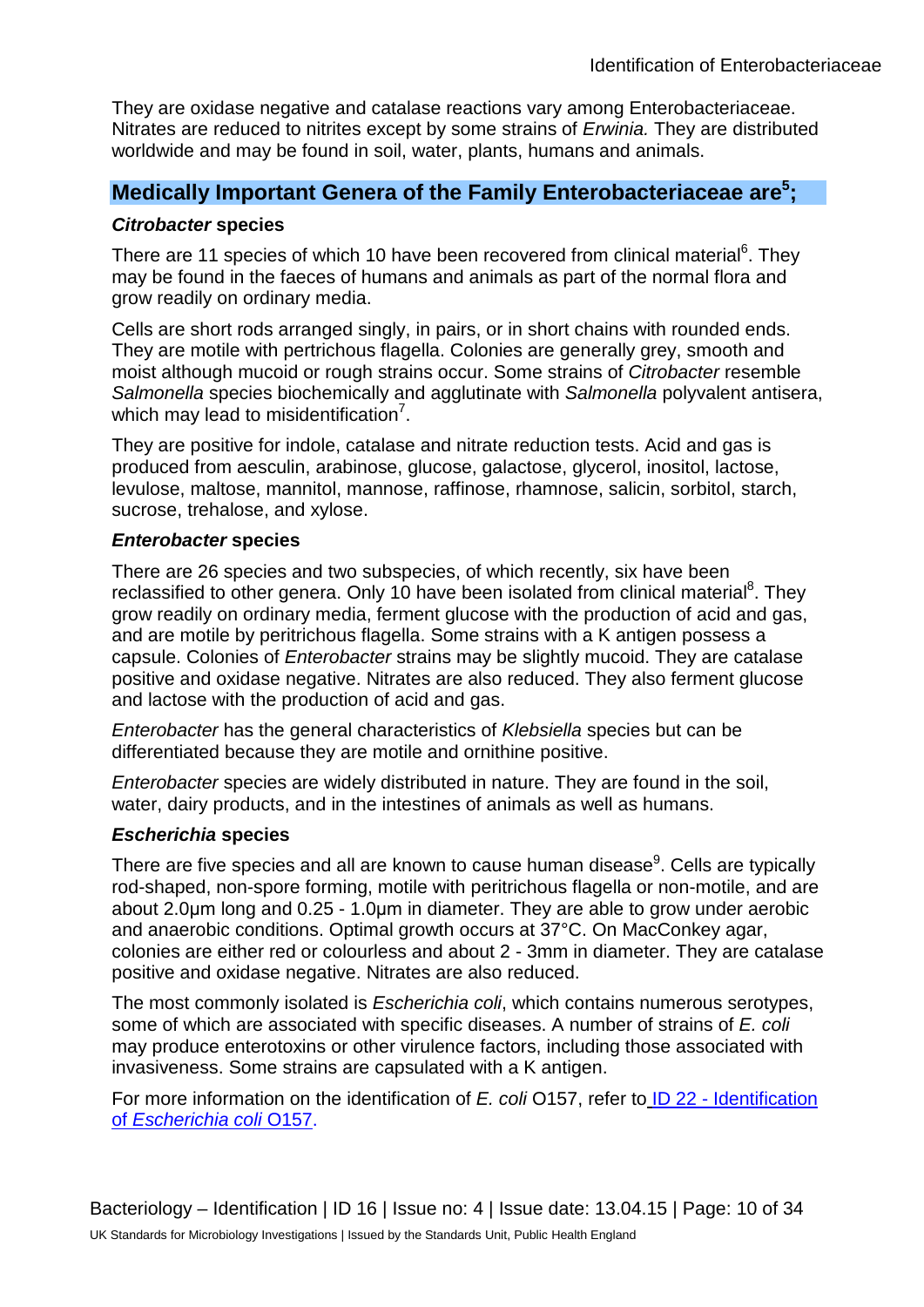#### *Hafnia* **species**

The genus *Hafnia* currently has two species<sup>10</sup>. The optimum temperature for growth is 35°C. It grows readily on ordinary media and is generally motile. Motility is more pronounced at 30°C than 37°C11. *H. alvei* can resemble non-motile *Salmonella* biochemically, and can agglutinate in polyvalent salmonella antisera.

On moderately selective agars, they typically appear as large, smooth, convex, translucent colonies of 2 - 3 mm in diameter with an entire edge; some may exhibit an irregular border. Some strains of *Hafnia* also produce red or pink colonies on xyloselysine-desoxycholate agar.

They are oxidase and indole negative and are positive for nitrate reduction and for enterobacterial common antigen. They also produce acid with or without gas from the metabolism of D-glucose and other carbohydrate or carbohydrate-like compounds<sup>12</sup>.

#### *Klebsiella* **species**

The genus *Klebsiella* contains six species and three subspecies. There are four species related to humans and they include *K. pneumoniae subspecies pneumoniae, ozaenae,* and *rhinoscleromatis; K. oxytoca; K. granulomatis and K. variicola.* The other two species*, K. singaporensis* and *K. michiganensis* have been isolated from the soil and from a tooth brush holder respectively. The genus consists of over 77 capsular antigens (K antigens), leading to different serogroups<sup>13</sup>. These welldeveloped polysaccharide capsules give the colonies their characteristic mucoid appearance.

*Klebsiella* species are non-motile, usually encapsulated rod-shaped bacteria, belonging to the family *Enterobacteriaceae*. These bacteria produce lysine decarboxylase but not ornithine decarboxylase and are generally positive in the Voges-Proskauer test as well as indole and urease tests. They are generally facultatively anaerobic, and range from 0.3 - 1.0mm in width and 0.6 - 6.0mm in  $length<sup>14</sup>$ .

All strains grow readily on ordinary media. On MacConkey agar, the colonies typically appear large, mucoid, and red, with red pigment usually diffusing into the surrounding agar, indicating fermentation of lactose and acid production.

They can cause bacteraemia and hepatic infections, and have been isolated from a number of unusual infections, including endocarditis, primary gas-containing mediastinal abscess, peritonitis, acute cholecystitis, crepitant myonecrosis, pyomyositis, necrotising fasciitis, psoas muscle abscess, fascial space infections of the head and neck, and septic arthritis<sup>15</sup>.

#### *Morganella* **species**

The genus *Morganella* contains two species, and only one is known to cause infections in humans, *Morganella morganii*16. *M. morganii* is divided into two sub species on the basis of their abilities to ferment trehalose. On nutrient agar, colonies are 1 - 2mm in diameter, greyish, and opaque, circular, convex, and smooth with entire edges after 24hr at 35°C. Good growth also occurs at 22°C.

They are motile with peritrichous flagella, but some strains do not form flagella above 30°C. *M. morganii* can resemble non-motile *Salmonella* biochemically, and can agglutinate in polyvalent salmonella antisera. They are urease and indole positive as well as oxidase negative. Acid and gas are produced from utilizing glucose. Acid is also produced from mannose, galactose and trehalose $^{17}$ .

Bacteriology – Identification | ID 16 | Issue no: 4 | Issue date: 13.04.15 | Page: 11 of 34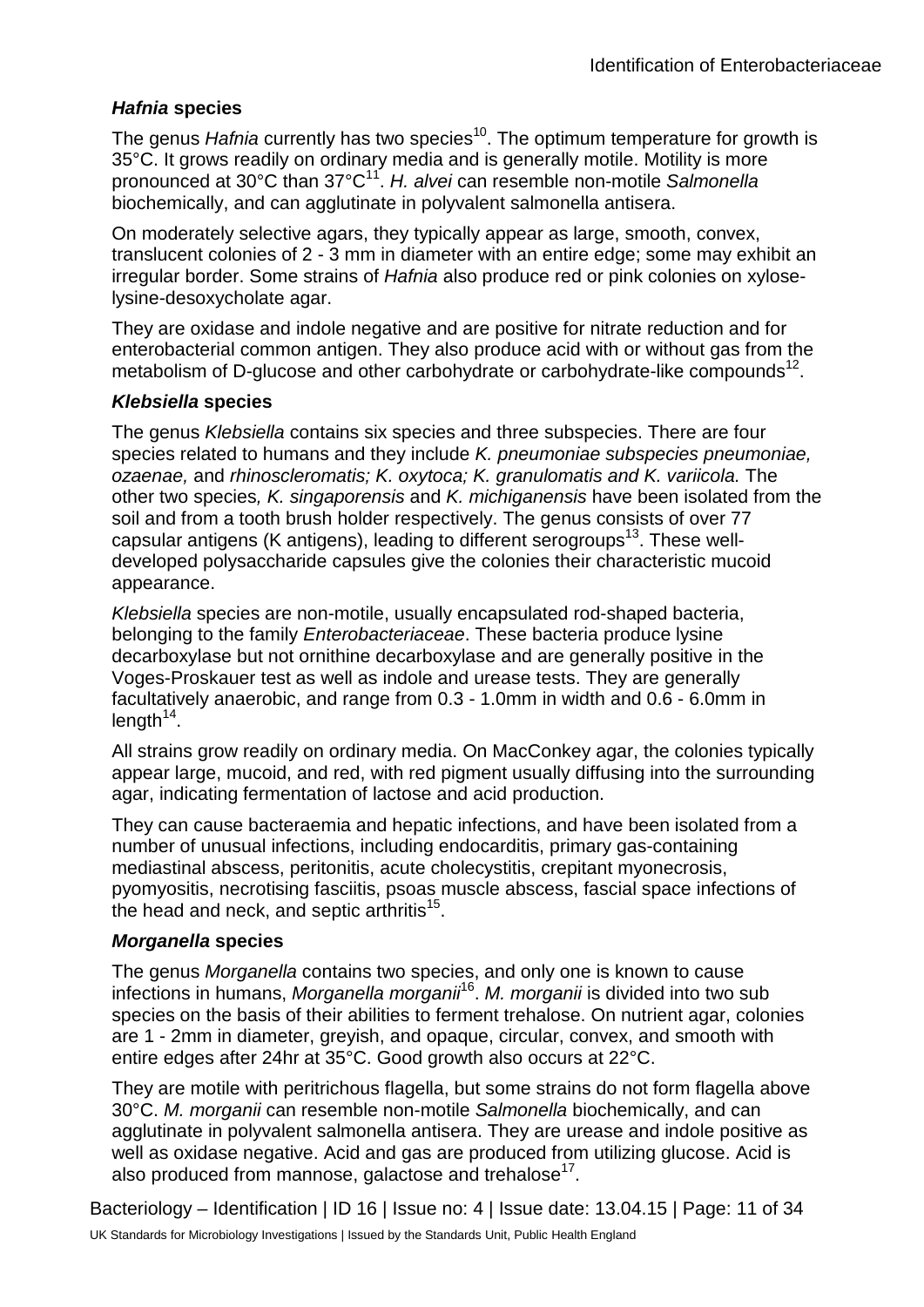They have been isolated from human clinical specimens (stool, wound, sputum, eye, bile, gastric ulcer, urine) $17$ .

#### *Plesiomonas shigelloides*

The genus *Plesiomonas* contains one specie, *Plesiomonas shigelloides*18. Cells are short Gram negative rods. They are generally 0.3 - 1.0µm in width, 0.6-6.0µm in length, motile with lophotrichous polar flagella, non-spore-producing, and facultatively anaerobic. They are able to grow at salt concentrations of 0-5%, at a pH of 4.0-8.0, and at temperatures of 8 - 44°C.

*Plesiomonas shigelloides* will grow on most enteric media where they produce nonlactose, non-sucrose fermenting colonies. On Inositol Brilliant Green Bile Agar, they have pink colonies and on blood agar, colonies are 2 - 3mm in diameter, large grey, opaque, and convex, β-haemolytic colonies after incubation at 35-37°C for 16 - 24 hours.

They are also oxidase-positive and catalase-positive and can be distinguished from other *Enterobacteriaceae* as it is the only oxidase positive genus in this family.

*Plesiomonas* is negative for DNAse; this and other biochemical tests (Moeller's lysine, ornithine, and arginine tests and fermentation of meso-inositol) distinguish it from *Aeromonas* species.

Some *Plesiomonas* strains share antigens with *Shigella sonnei*, and cross-reactions with *Shigella* antisera occur<sup>19</sup>.

The have been isolated from human clinical specimens - faeces, blood, CSF, wounds, respiratory tract and urine. It has also been isolated from fresh water, freshwater fish, and shellfish and from many types of animals $^{20}$ .

#### *Proteus* **species**

There are four species of *Proteus*, of which three cause disease (see section 2)<sup>21</sup>. Since it belongs to the family of *Enterobacteriaceae*, general characteristics are applied on this genus. All strains are motile. They may swarm on blood agar, producing concentric zones or an even film. On MacConkey agar, colonies are colourless, flat, often swarm slightly and are 2-3mm in diameter (this is specific to *Proteus vulgaris* and *Proteus mirabilis*). Other species do not swarm. They are resistant to polymyxin B and colistin. Proteus species can resemble non- motile *Salmonella* biochemically, and can agglutinate in polyvalent salmonella antisera.

*Proteus* species do not ferment lactose, but have shown to be capable lactose fermenters depending on the species in a triple sugar iron (TSI) test. They are also oxidase negative but catalase and nitrate positive. Other specific tests are the urease (which is an essential test to differentiate *Proteus* from *Salmonella*) and phenylalanine deaminase tests. All strains are urease positive.

They have been isolated from human faeces, urine, abdominal, neck, groin, and hip wounds, infected conjunctiva, sacral decubitus, and sputum<sup>22</sup>.

#### *Providencia* **species**

The genus *Providencia* was originally established for organisms similar to *Proteus*  species that were urease negative. There are eight species within the genus, of which three cause disease (see section  $2^{23}$ . All species are motile. On blood agar and MacConkey agar, colonies are colourless, flat, 2 - 3mm in diameter and do not swarm.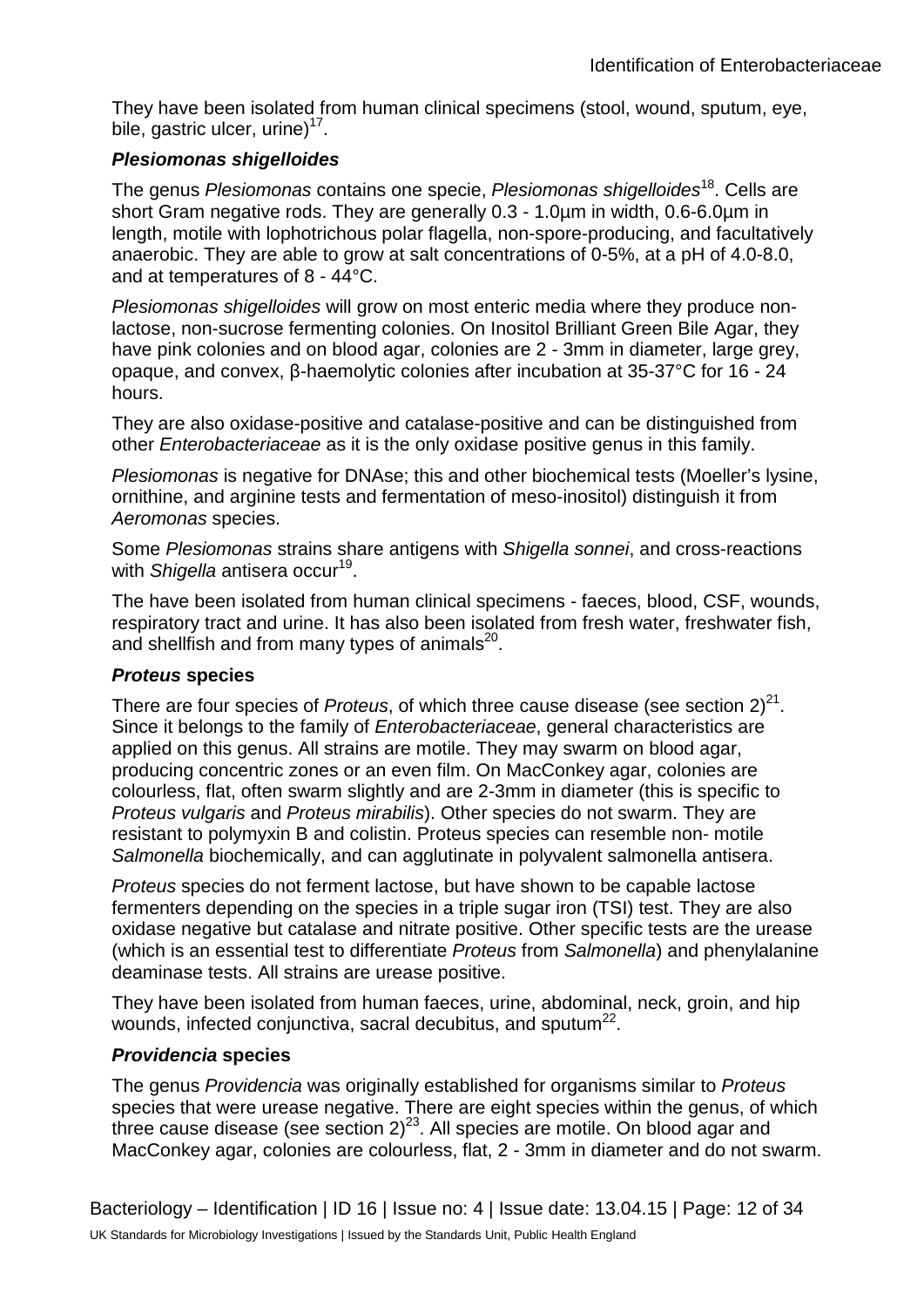They do not ferment lactose and little gas is produced from fermentable carbohydrates. They do not produce hydrogen sulphide and urea is not hydrolysed. They are resistant to polymyxin B and colistin.

Human isolates of *Providencia* species have been recovered from urine, throat, perineum, axilla, stool, blood, and wound specimens $^{22}$ .

#### *Salmonella* **species**

For information on *Salmonella* species, refer to ID 24 - [Identification of](https://www.gov.uk/government/collections/standards-for-microbiology-investigations-smi#identification) *Salmonella*  [species.](https://www.gov.uk/government/collections/standards-for-microbiology-investigations-smi#identification)

#### *Serratia* **species**

The genus *Serratia* contains 15 species and three subspecies (but only two are commonly isolated from clinical material)24. They are *Serratia liquefaciens* and *Serratia marcescens*, the latter often producing a pigment called prodigiosin, which ranges in colour from dark red to pale pink, depending on the age of the colonies when grown at 20°C. Pigment production is highly variable among species and is dependent on many factors such as species type and incubation time. Non-pigmented colonies resemble other members of *Enterobacteriaceae*. The optimal growth temperature is 37°C but they can also grow in temperatures that range from 5 – 40°C. They are facultative anaerobes. Most of the species are motile and have peritrichous flagella. Cells are rod shaped and 0.5 - 0.8µm x 1.0 - 5.0µm in diameter. Members of the genus characteristically produce three enzymes lipase, DNase and gelatinase. They are also resistant to polymyxin B and colistin and this resistance may be heterogeneous, leading to a target-zone appearance.

They are positive for glucose and sucrose (with gas production) fermentation and nitrate test; and negative for indole, urease and oxidase.

Rare reports have described disease resulting from infection with *Serratia plymuthica, Serratia liquefaciens, Serratia rubidaea, Serratia odorifera,* and *Serratia fonticola*.

*Serratia* species are found in faeces, wound exudates, respiratory specimen, blood, eye culture, and urine<sup>20</sup>.

*Serratia marcescens* is the type species.

#### *Shigella* **species**

For information on the identification of *Shigella* species, refer to ID 20 - [Identification of](https://www.gov.uk/government/collections/standards-for-microbiology-investigations-smi#identification)  *[Shigella](https://www.gov.uk/government/collections/standards-for-microbiology-investigations-smi#identification)* species.

#### *Yersinia* **species**

For information on the identification of *Yersinia* species, refer to ID 21 - [Identification](https://www.gov.uk/government/collections/standards-for-microbiology-investigations-smi#identification)  of *Yersinia* [Species from Faeces.](https://www.gov.uk/government/collections/standards-for-microbiology-investigations-smi#identification)

#### **Other genera of the family Enterobacteriaceae25-28**

Other genera of the family reported to have caused infection are listed in section 2.

## **Principles of Identification**

Colonial morphology, Gram stain, oxidase and the use of several biochemical tests identify isolates from clinical material. Enteric pathogens such as *Salmonella* species should be identified biochemically and typed serologically. *Hafnia*, *Morganella* and *Proteus* species can resemble non-motile *Salmonella* biochemically, and can agglutinate in polyvalent Salmonella antisera. Because of the diversity of biochemical

Bacteriology – Identification | ID 16 | Issue no: 4 | Issue date: 13.04.15 | Page: 13 of 34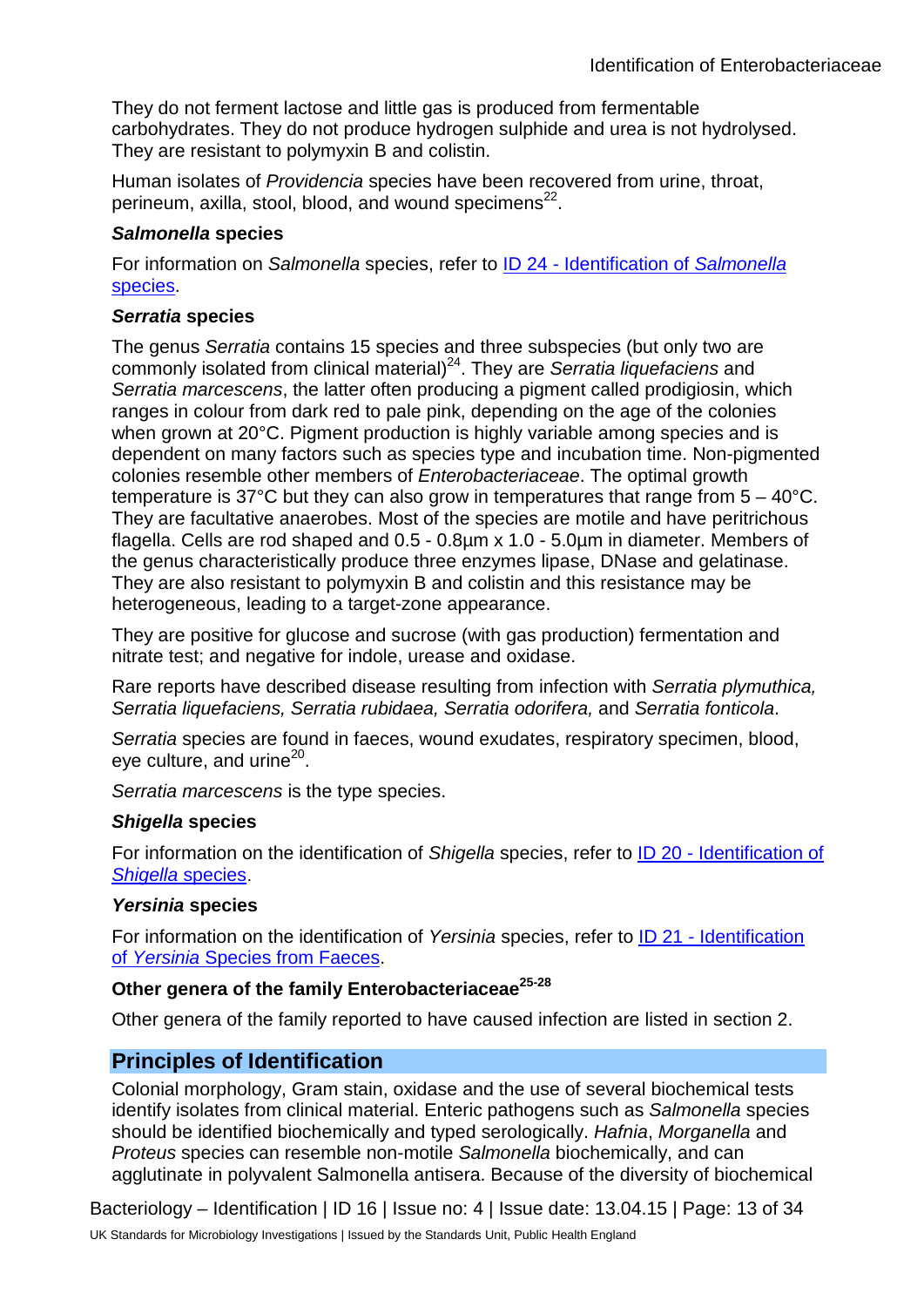activities, all the reactions of every species are not described in this SMI. Therefore only a few screening tests are included together with results for the more common genera and species.

Careful consideration should be given to isolates that give an unusual identification. All evidence including growth characteristics, cultural morphology and serology should be considered before accepting commercial identification system results.

Full molecular identification using for example, Matrix Assisted Laser Desorption Ionisation Time-of-Flight Mass Spectrometry (MALDI-TOF MS) can be used to identify isolates to species level.

If further identification or confirmation is required, isolates should be sent to the Reference Laboratory

## **Technical Information/Limitations**

#### **Indole Test**

Organisms to be tested by the spot indole method must be taken from a tryptophan containing medium (eg blood agar) and never on MacConkey agar as they have pH indicators and pigmentation of lactose-positive colonies which will make interpretation of colour reaction difficult $^{29}$ .

#### **Commercial Identification System**

With new species being recently established, no commercial system currently includes all species in its database and so when tested with these systems, the final identification with an unacceptable profile or no identification at all may be generated eg *Escherichia albertii* and *Hafnia alvei*12,30.

#### **Serotyping**

For more information on technical limitations on *Shigella* species, refer to [ID 20 –](https://www.gov.uk/government/collections/standards-for-microbiology-investigations-smi#identification) [Identification of](https://www.gov.uk/government/collections/standards-for-microbiology-investigations-smi#identification) *Shigella* species.

#### **Capsular antigens:**

This also applies to *Klebsiella* species where cross-reactions occur among the 77 capsule types and then, individual sera have to be absorbed with the cross-reacting Kantigens. The serotyping procedure for *Klebsiella* is cumbersome because of the time needed to perform the test and is susceptible to subjective interpretations because of weak reactions that are not always easy to interpret. Since the anti-capsule antisera are not commercially available, this technique is practiced mostly in specialized  $laboratories<sup>14</sup>$ .

#### **Misinterpreted results**

When conflicting results are observed, for example; biochemical profile disagrees with serological profile, tests should be repeated from the original plate.

#### **Quality control**

Each new lot or shipment of antisera/commercial identification systems should be tested and validated for positive and negative reactivity using known control strains; ensuring it is fit for purpose. Laboratories must follow manufacturer's instructions when using these products.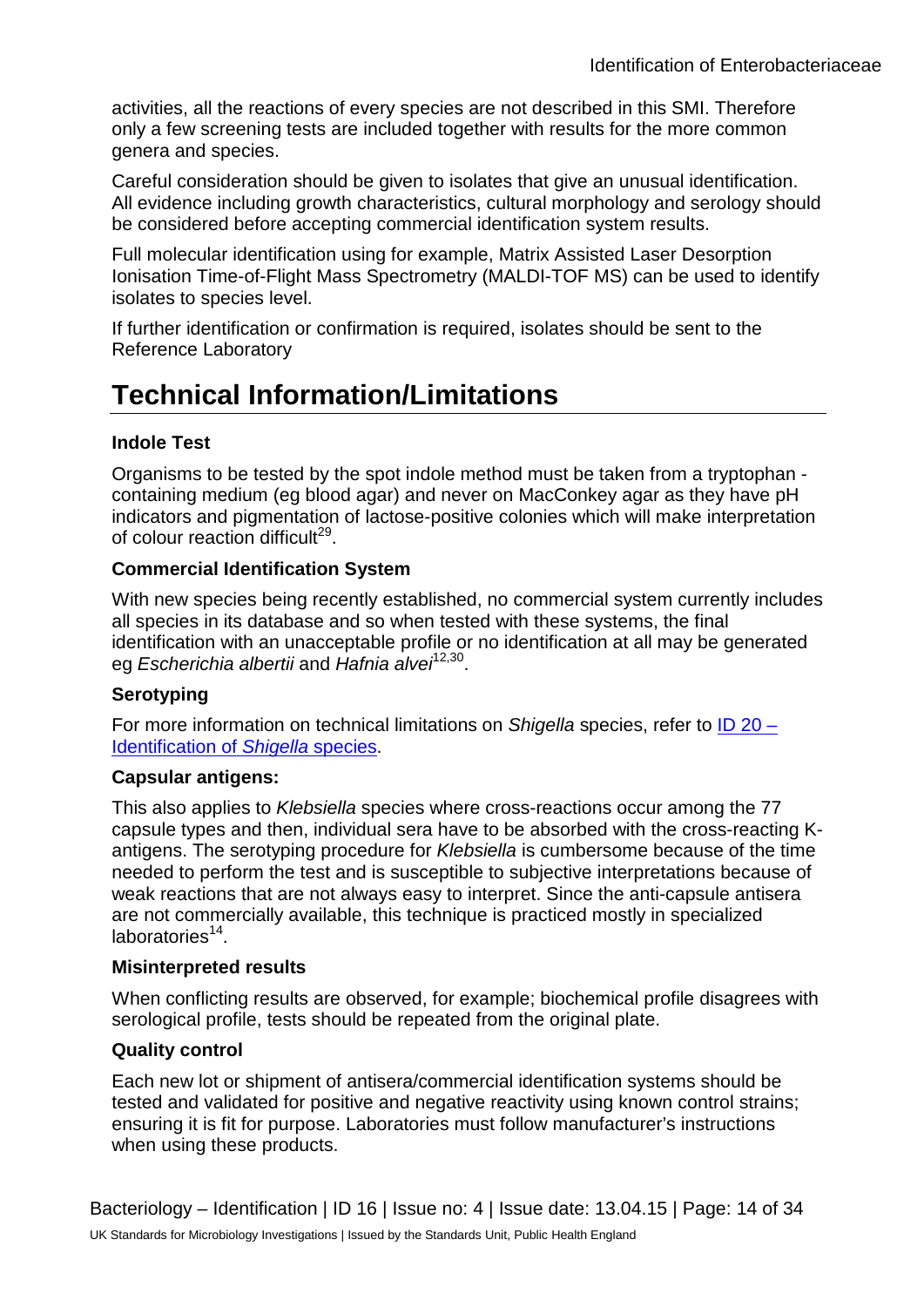#### **MALDI-TOF MS**

One of the limitations is the current inability of MALDI-TOF MS to reliably distinguish pathogenic from non-pathogenic *E. coli* isolates, in addition, numerous reports have also described the difficulty encountered when trying to discriminate *E. coli* from *Shigella* species. Differentiation of pathogenic *E. coli* strains from *Shigella* species is challenging because of the close genetic relatedness of the organisms $^{31}$ .

As a tool for subspecies and serovar typing, MALDI-TOF MS shows significant promise but will require additional studies and modifications to existing protocols before the method can be used as a stand-alone mechanism $31$ .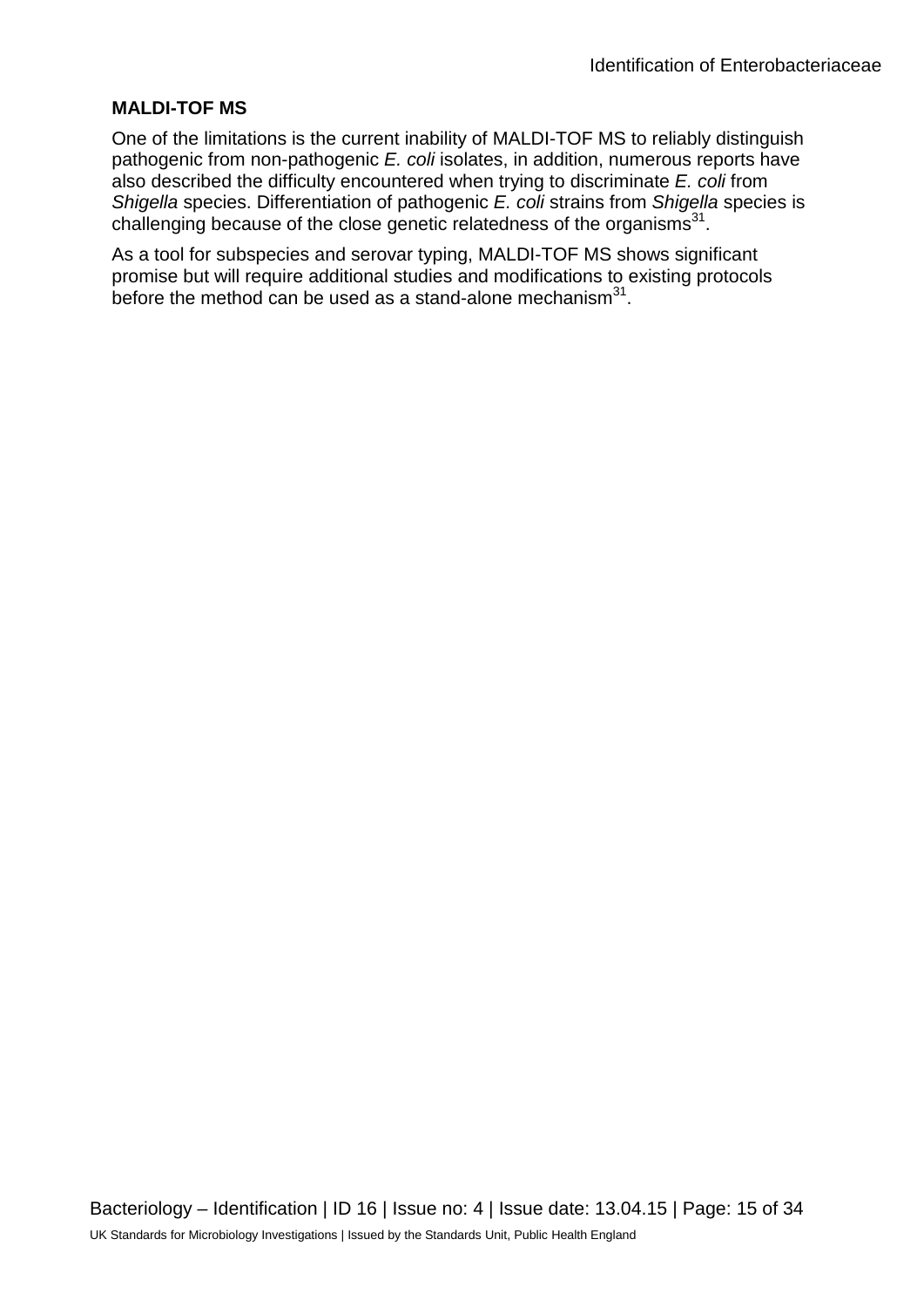## **1 Safety Considerations25-28,32-44**

All *Salmonella* Typhi*, Salmonella* Paratyphi A, B and C, *Shigella dysenteriae* type 1, *E. coli* O157 and *Yersinia pestis* are Hazard Group 3 organisms and suspected isolates particularly from systemic infections in returning travellers and in other relevant infections must be handled in a containment level 3 room.

#### *Salmonella* **species**

Most *Salmonella* species are in hazard group 2 with important exceptions including *S*. Typhi and *S.* Paratyphi A, B and C. Work involving these organisms must be performed under containment level 3 conditions.

*S.* Typhi, *S*. Paratyphi A, B and C cause severe and sometimes fatal disease. Approximately 258 cases and 20 deaths due to laboratory acquired infections have been reported $45,46$ .

*S*. Typhi vaccination is available and guidance is given in the Department of Health immunisation polic $v^{47}$ .

#### *Shigella* **species**

*Shigella* species are highly infective, particularly *S. dysenteriae*<sup>38,39</sup>. As few as 10 viable organisms are required for an infective dose and cause infection<sup>48</sup>.

*Shigella* species have been recently identified to be the most frequently identified agent of laboratory-acquired infections because of their high virulence and low infectious dose. A large number of laboratory acquired infections have been reported. Infection may be acquired through ingestion or accidental parenteral inoculation<sup>49,50</sup>.

#### *Escherichia* **species**

*Escherichia* species are highly infective particularly *E. coli* O157, and as few as 10 viable organisms are required for an infective dose.

It has been identified as one of the enteric pathogens reported to cause laboratory acquired infection, but they are as less common. There are four reported cases of laboratory infections with *E. coli* since 1981<sup>49-52</sup>.

#### *Yersinia* **pestis**

*Yersinia pestis* is highly infective and the infectious dose is unknown. There have been 10 reported laboratory-acquired infections with four deaths<sup>53</sup>. Vaccination is recommended for laboratory personnel who are routinely exposed to live *Y. pestis*.

Refer to current guidance on the safe handling of all organisms documented in this SMI.

Appropriate personal protective equipment (PPE) and techniques designed to minimise exposure of the laboratory workers should be worn and adhered to at all times.

The most effective method for preventing laboratory-acquired infections is the adoption of safe working practices.

Laboratory procedures that give rise to infectious aerosols must be conducted in a microbiological safety cabinet.

The above guidance should be supplemented with local COSHH and risk assessments.

Bacteriology – Identification | ID 16 | Issue no: 4 | Issue date: 13.04.15 | Page: 16 of 34 UK Standards for Microbiology Investigations | Issued by the Standards Unit, Public Health England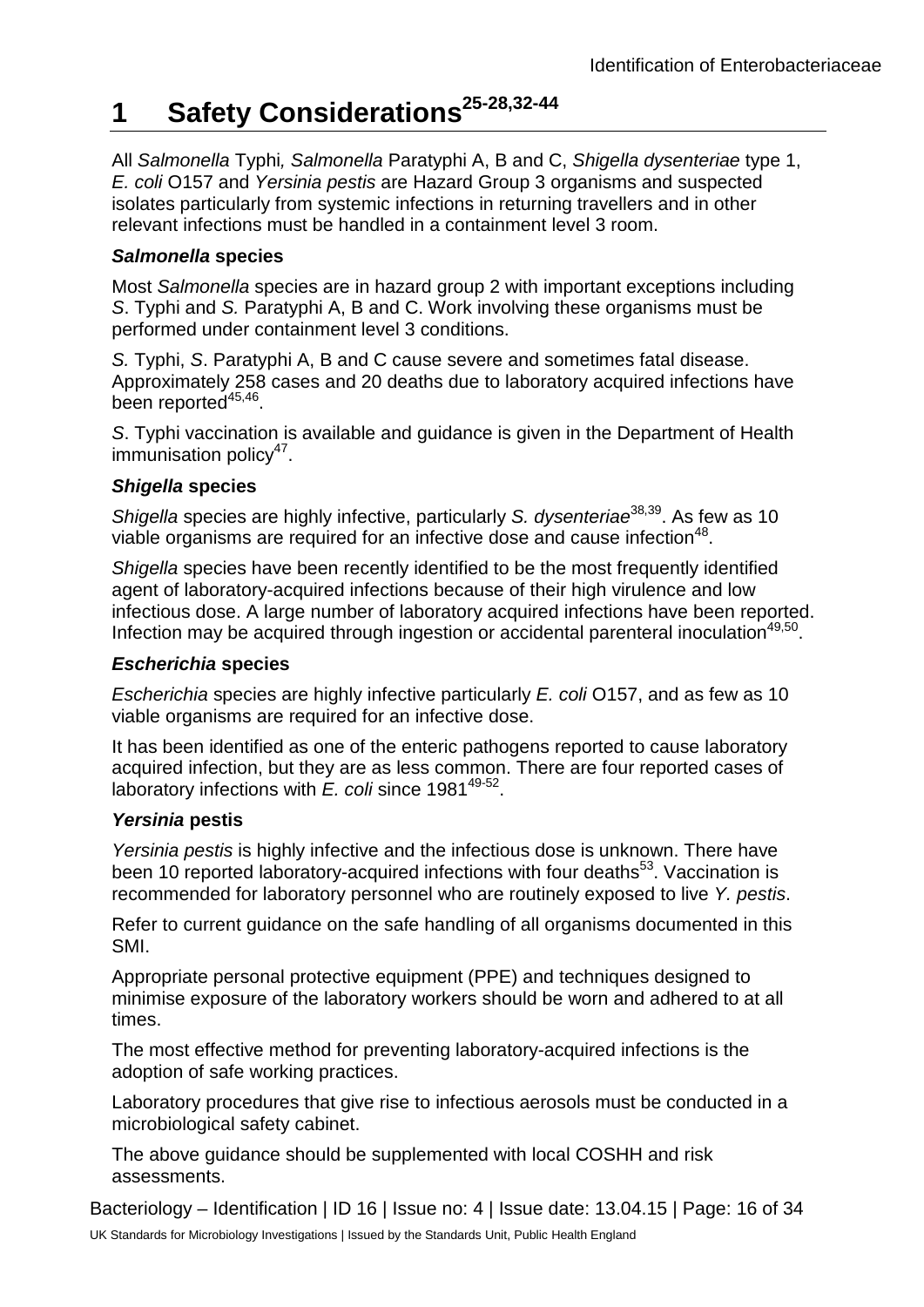Compliance with postal and transport regulations is essential.

## **2 Target Organisms**

## **Enterobacteriaceae Reported to have Caused Human Infections12,14,15,17,22,25-27,30,51,53-65**

| Genus               | <b>Species</b>                                                                                                                                                                                    |
|---------------------|---------------------------------------------------------------------------------------------------------------------------------------------------------------------------------------------------|
| Cedecea             | davisae, lapagei, neteri, species 3, species 5                                                                                                                                                    |
| <b>Citrobacter</b>  | amalonaticus, braakii, farmeri, freundii, gillenii, koseri, murliniae, sedlakii, werkmanii,<br>youngae                                                                                            |
| Cronobacter         | sakazakii (Enterobacter sakazakii), malonaticus, turicensis, universalis (previously<br>called Cronobacter genomospecies 1)                                                                       |
| Edwardsiella        | hoshinae, ictaluri, tarda                                                                                                                                                                         |
| <b>Enterobacter</b> | aerogenes, amnigenus, asburiae, cancerogenus, cloacae, cowanii, gergoviae,<br>hormaechei, kobei, ludwigii,                                                                                        |
| <b>Escherichia</b>  | albertii, coli, fergusonii, hermanii, vulneris,                                                                                                                                                   |
| Ewingella           | americana                                                                                                                                                                                         |
| Hafnia              | alvei, paralvei (previously known as Hafnia alvei biogroup 2)                                                                                                                                     |
| Klebsiella          | granulomatis, oxytoca, pneumoniae subspecies ozaenae, pneumoniae, and<br>rhinoscleromatis, variicola                                                                                              |
| Kluyvera            | ascorbata, cryocrescens, georgiana                                                                                                                                                                |
| Leclercia           | adecarboxylata                                                                                                                                                                                    |
| <b>Morganella</b>   | morganii subspecies morganii and sibonii                                                                                                                                                          |
| Pantoea             | agglomerans, dispersa, septica,                                                                                                                                                                   |
| Photorhabdus        | luminescens, asymbiotica subspecies australis, asymbiotica                                                                                                                                        |
| <b>Plesiomonas</b>  | shigelloides                                                                                                                                                                                      |
| <b>Proteus</b>      | mirabilis, penneri, vulgaris                                                                                                                                                                      |
| Providencia         | alcalifaciens, rettgeri, stuartii                                                                                                                                                                 |
| Rahnella            | aquatilis                                                                                                                                                                                         |
| <b>Salmonella</b>   | bongori, enterica (>2500 serotypes) - subspecies arizonae, diarizonae, enterica,<br>houtenae, indica and salamae, important serotypes (serovars) - Enteritidis, Paratyphi,<br>Typhi, Typhimurium. |
| <b>Serratia</b>     | fonticola, grimesii, liquefaciens, marcescens, odorifera, plymuthica, proteamaculans,<br>quinovorans, rubidaea                                                                                    |
| <b>Shigella</b>     | boydii, dysenteriae, flexneri, sonnei                                                                                                                                                             |
| <b>Tatumella</b>    | ptyseos                                                                                                                                                                                           |
| Yersinia            | bercovieri, enterocolitica, intermedia, frederiksenii, kristensenii, mollaretti, pestis,<br>pseudotuberculosis, rohdei                                                                            |
| Yokenella           | regensburgei                                                                                                                                                                                      |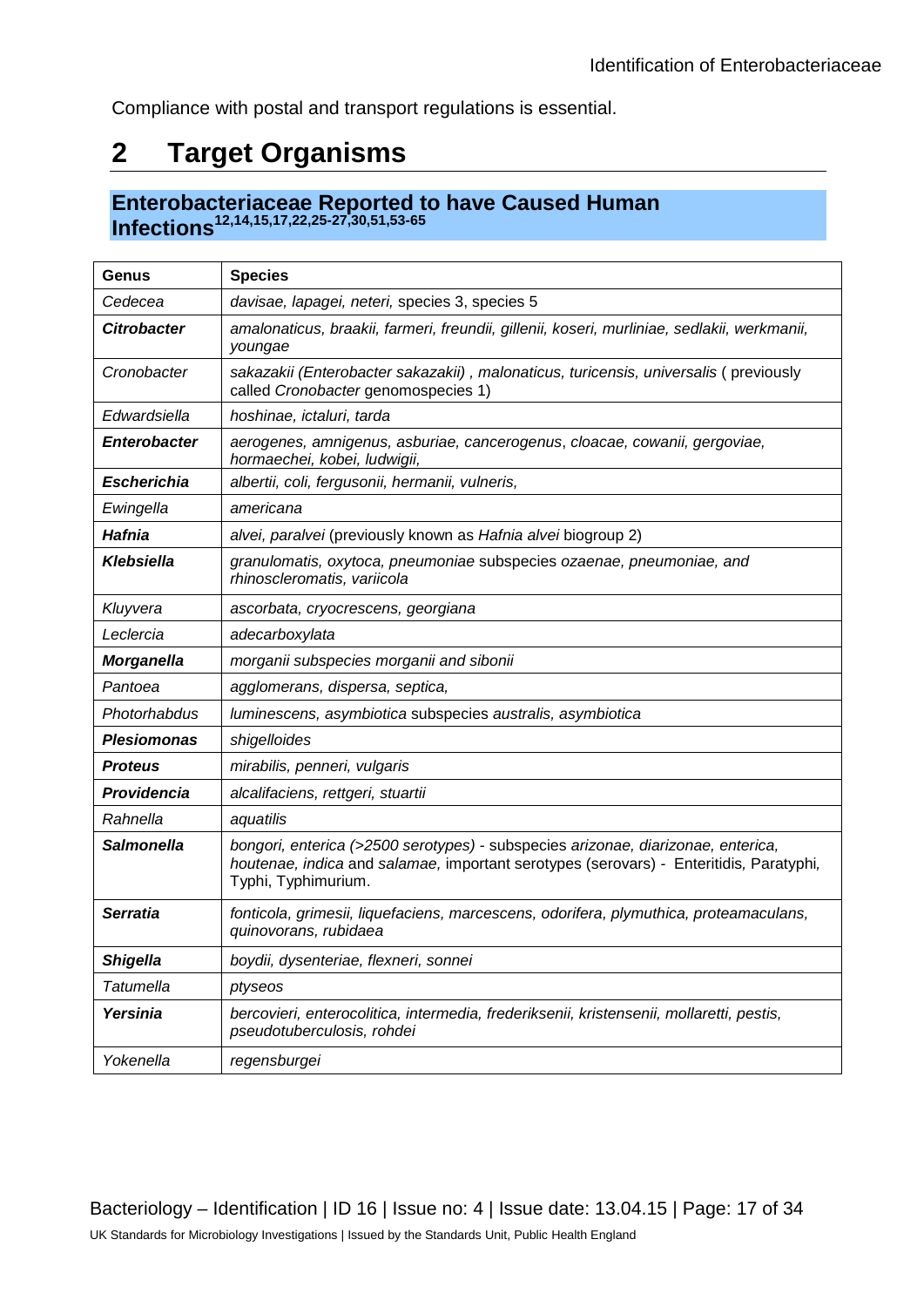### **Other Genera of the Family Enterobacteriaceae that may have been Associated with Human Infections66-69**

*Citrobacter gillenii (*Formerly *Citrobacter Genomospecies* 10*), Citrobacter murliniae (*Formerly *Citrobacter Genomospecies* 11*), Leminorella grimontii, Leminorella richardii, Moellerella wisconsensis*,

Other genera and species of the Enterobacteriaceae may rarely be associated with human disease.

## **3 Identification**

### **3.1 Microscopic Appearance**

Gram stain (TP 39 - [Staining Procedures\)](https://www.gov.uk/government/collections/standards-for-microbiology-investigations-smi#test-procedures)

Gram negative rods, some may show bipolar staining (eg *Yersinia* species).

#### **3.2 Primary Isolation Media**

Blood agar (BA): 18 - 24hr incubation in 5-10%  $CO<sub>2</sub>$  at 35 - 37°C.

MacConkey (MAC) agar: 18 – 24hr incubation in air at 35 - 37°C.

Cystine-lactose-electrolyte deficient (CLED) agar with bromothymol blue (CLED B) or Andrade's indicator (CLED A): 18 – 24hr incubation in air at 35 - 37°C.

Chromogenic media are also available depending on specimen type or specific target organism. Refer to relevant ID SOP. Chromogenic media incubated in air at 35 - 37°C for 18 - 24hr.

### **3.3 Colonial Appearance**

**BA**– Colonies are 2 - 3mm diameter, low, convex, grey, smooth or mucoid, may be haemolytic or swarming.

**MAC**– Colonies may appear pink (lactose fermenting) or colourless (lactose nonfermenting), size and shape vary with individual species.

**CLED B**– Colonies may appear yellow (lactose fermenting) or blue (lactose nonfermenting), size and shape vary with individual species.

**CLED A**- Colonies may appear pink (lactose fermenting) or green, translucent (lactose non-fermenting), size and shape vary with individual species.

For colonial appearance of specific target organism on chromogenic media, refer to appropriate ID SOP.

**Note:** Colonies of *Yersinia* species may be smaller than those of other Enterobacteriaceae.

### **3.4 Test Procedures**

### **3.4.1 Biochemical tests**

**Oxidase Test** (TP 26 - [Oxidase Test\)](https://www.gov.uk/government/collections/standards-for-microbiology-investigations-smi#test-procedures)

All Enterobacteriaceae are oxidase negative except *Pleisomonas shigelloides*.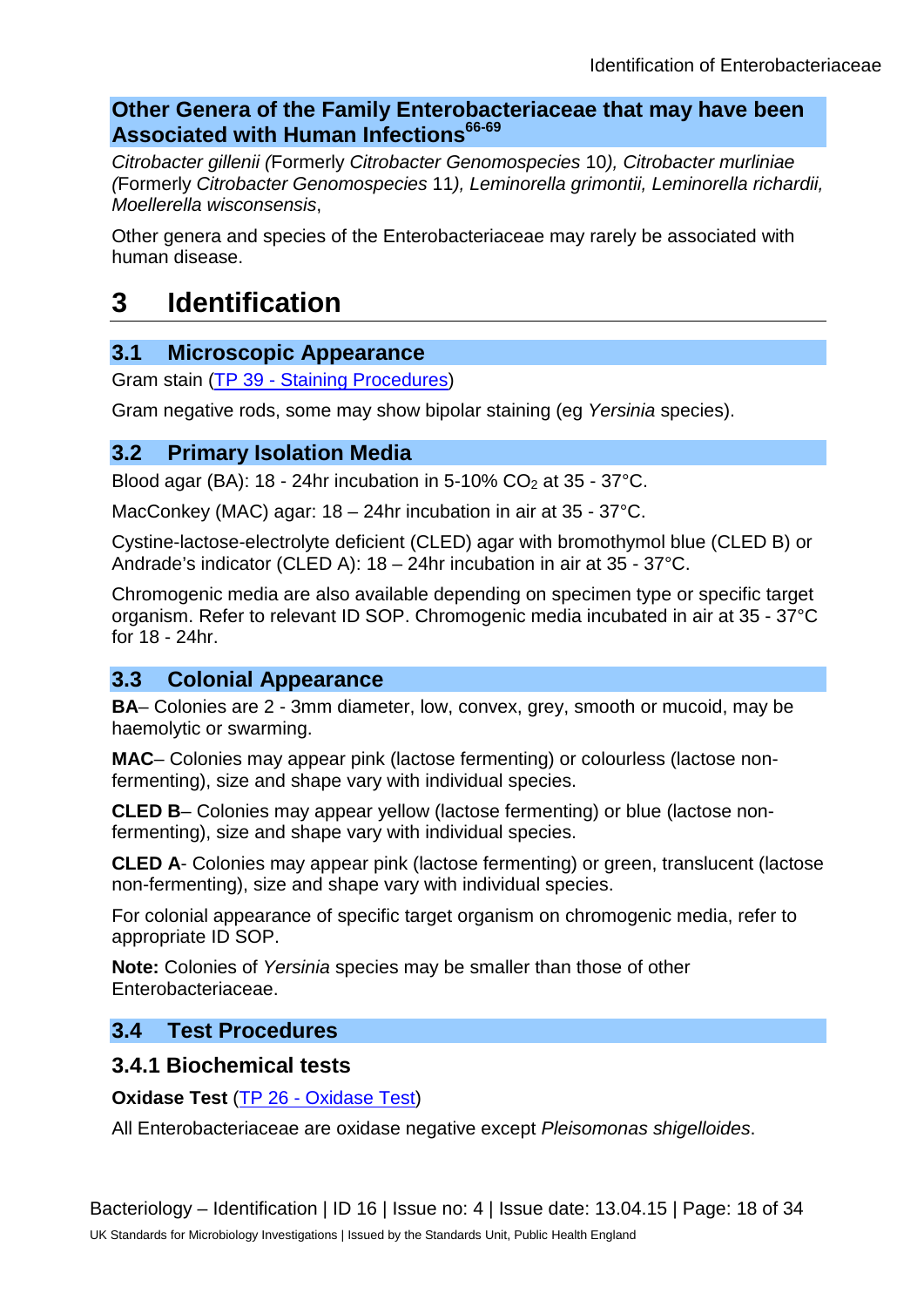#### **Indole Test** (TP 19 – [Indole Test\)](https://www.gov.uk/government/collections/standards-for-microbiology-investigations-smi#test-procedures) - Optional

The indole test determines the ability of an organism to produce indole from the degradation of the amino acid tryptophan. It is an aid in differentiation of the Enterobacteriaceae and other genera.

*Klebsiella, Enterobacter, Hafnia* and *Serratia* species give variable indole reactions but are usually negative.

*Escherichia* species are positive for indole except *E. vulneris.*

#### **Carbohydrates Fermentation Test**

Lactose fermentation exhibits variable results depending on the genus and species.

### **3.4.2 Commercial Identification Systems**

Laboratories should follow manufacturer's instructions and rapid tests and kits should be validated and be shown to be fit for purpose prior to use.

### **3.4.3 Serotyping**

Serotyping is subtyping method based on the immuno-reactivity of various antigens. *Shigella* species are by definition non-motile, as such, only the somatic (O) antigens are utilized for the determination of serotype. Flagellar (H) antigens are not expressed.

The majority of serotypes of *Salmonella* possess two phases of H (flagellar) antigens and serotyping of these species can also be done. Refer to TP 3 - [Agglutination Test](https://www.gov.uk/government/collections/standards-for-microbiology-investigations-smi#test-procedures)  for *[Salmonella](https://www.gov.uk/government/collections/standards-for-microbiology-investigations-smi#test-procedures)* species and TP 32 - [Changing the Phase of](https://www.gov.uk/government/collections/standards-for-microbiology-investigations-smi#test-procedures) *Salmonella* for the detailed procedures.

## **3.4.4 Matrix-Assisted Laser Desorption/Ionisation - Time of Flight (MALDI-TOF) Mass Spectrometry**

Matrix-assisted laser desorption ionization–time-of-flight mass spectrometry (MALDI-TOF MS), which can be used to analyse the protein composition of a bacterial cell, has emerged as a new technology for species identification. This has been shown to be a rapid and powerful tool because of its reproducibility, speed and sensitivity of analysis. The advantage of MALDI-TOF as compared with other identification methods is that the results of the analysis are available within a few hours rather than several days. The speed and the simplicity of sample preparation and result acquisition associated with minimal consumable costs make this method well suited for routine and high-throughput use $70$ .

This has been utilized to aid in both the detection and species-level identification of *Salmonella* species and *Enterobacter cloacae* complex. As a tool for subspecies and serovar typing, MALDI-TOF MS shows significant promise but will require additional studies and modifications to existing protocols before the method can be used as a stand-alone mechanism<sup>31</sup>.

This technique has equally been used for the identification of *Pantoea* species but the database would benefit from additional entries being added to further populate it with entries of both environmental and clinical interest<sup>71</sup>.

It has also been used successfully for the identification and characterization of the *Proteus mirabilis*, *Plesiomonas shigelloides* and *Enterobacter cloacae* isolates except that an improved MALDI-TOF MS database needs to be compiled in order to be able to determine species-level identifications, eg the *Enterobacter cloacae* complex<sup>31</sup>.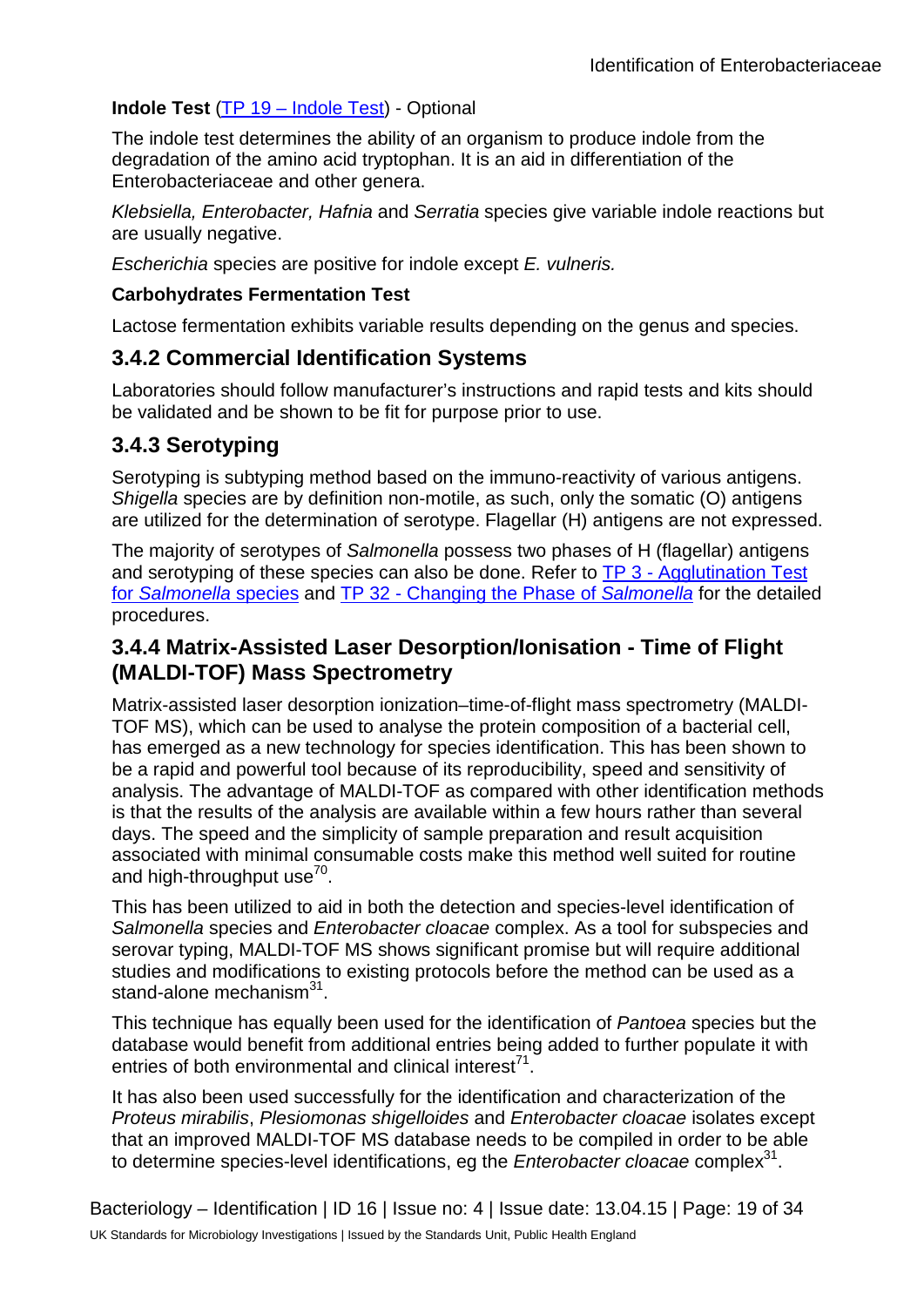MALDI-TOF MS has the ability to accurately discriminate between the two clinically relevant and highly genetically similar organisms with identical 16S rRNA gene sequences, *Y. pestis* and *Y. pseudotuberculosis*72. The methods of inactivation used for these pathogenic organisms does not have any influence on the MALDI-TOF MS spectra generated. This has also been used to identify and subtype *Yersinia enterocolitica* isolates73.

MALDI-TOF MS is able to derive genus- and species-level identifications for *Cronobacter* isolates or identify them as non-*Cronobacter* isolates in the case of nontarget strains and to identify different biovars within the *C. sakazakii* species but according to a study by Cetinkaya *et al*., molecular techniques such as 16S rRNA and *fusA* gene sequencing and multilocus sequence typing (MLST) are more reliable mechanisms of *Cronobacter* identification<sup>74-76</sup>.

One of the limitations is the current inability of MALDI-TOF MS to reliably distinguish pathogenic from non-pathogenic *E. coli* isolates, in addition, numerous reports have also described the difficulty encountered when trying to discriminate *E. coli* from *Shigella* species. Differentiation of pathogenic *E. coli* strains from *Shigella* species is challenging because of the close genetic relatedness of the organisms and so biochemical and serology testing is essential in identification<sup>31</sup>.

## **3.4.5 Nucleic Acid Amplification Tests (NAATs)**

PCR is usually considered to be a good method for bacterial detection as it is simple, rapid, sensitive and specific. The basis for PCR diagnostic applications in microbiology is the detection of infectious agents and the discrimination of non-pathogenic from pathogenic strains by virtue of specific genes. However, it does have limitations. Although the 16S rRNA gene is generally targeted for the design of species-specific PCR primers for identification, designing primers is difficult when the sequences of the homologous genes have high similarity.

This has been used successfully in the identification of Enterobacteriaceae *- Escherichia coli, Klebsiella pneumoniae, Proteus mirabilis, Citrobacter* species*, Enterobacter cloacae* and *Salmonella subspecies I, Salmonella enterica* serovars Typhimurium*,* Typhi and Enteritidis as well as *Salmonella enterica* subspecies *arizonae* and *diarizonae* (rapidly and accurately without the need for serological testing $^{77-80}$ .

However, multiplex PCR for *Salmonella* serovars identification may be cumbersome (due to its limitation on specificity) and sometimes lack reproducibility between laboratories because of the specific conditions needed for simultaneous amplification of several regions<sup>78,81</sup>.

PCR has been used for the detection of *Y. pestis* among pathogenic *Yersinia* species and other Enterobacteriaceae having antigens common to *Y. pestis*. It is very useful in CBRN (chemical, biological, radiological and nuclear) emergencies and for the surveillance of epidemics<sup>82</sup>.

This method has also been used to detect virulence genes of *Yersinia enterocolitica* and *Y. pseudotuberculosis* in human clinical isolates<sup>83</sup>.

Commercial real-time PCR systems have been developed and validated for simultaneous detection of bacterial enteric pathogens either directly from faeces without any pre-enrichment or requires overnight pre-enrichment<sup>84-86</sup>.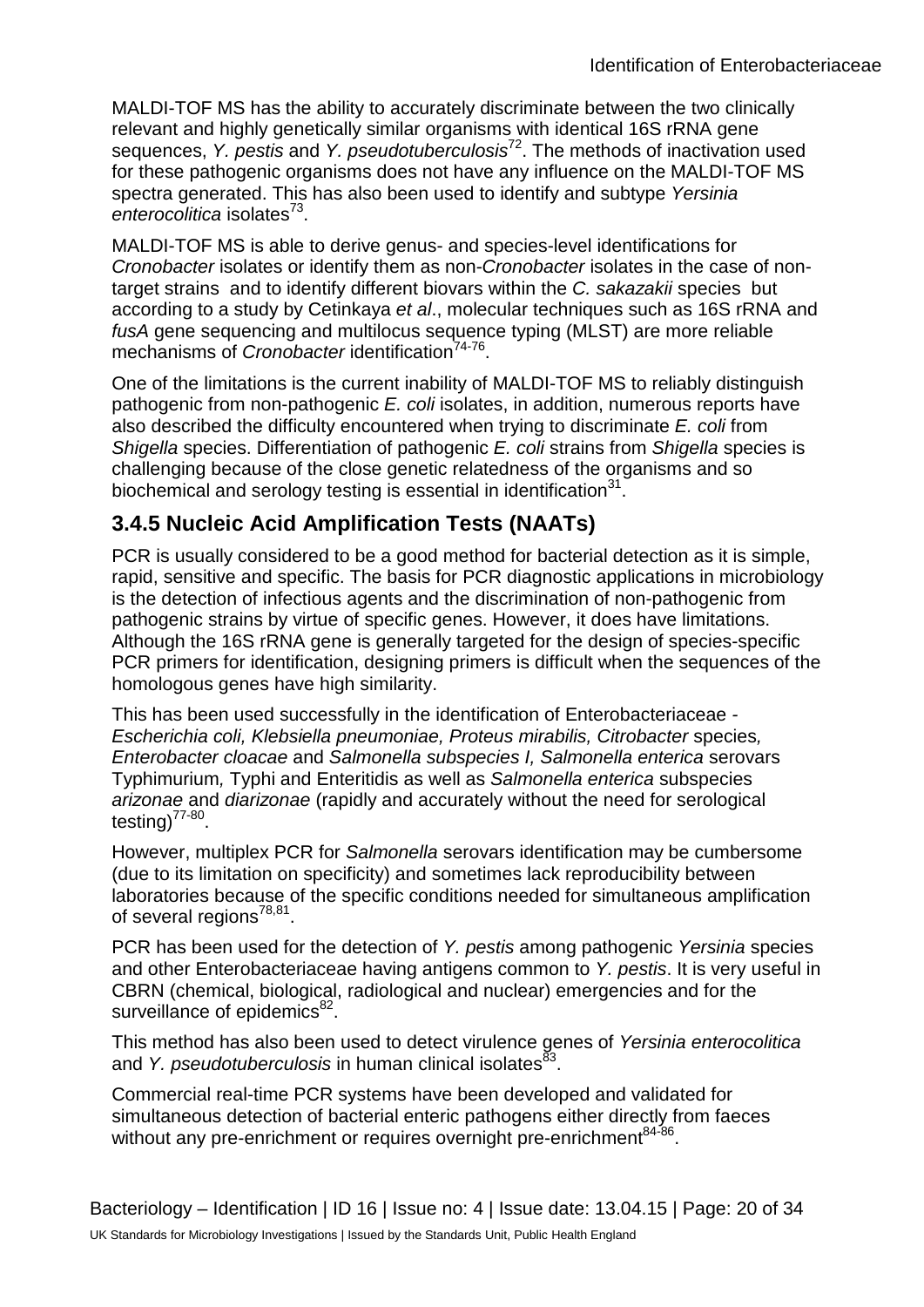### **3.5 Further Identification**

#### **Rapid Molecular Methods**

Most clinical microbiology laboratories still use traditional, culture-based diagnostic techniques for routine detection of bacterial enteric pathogens. These are both timeconsuming and laborious and, in addition, have a prolonged delay in the reporting of results. Molecular detection of pathogens has, however, been shown to be faster and more sensitive than traditional culture<sup>84</sup>. Faster diagnostic outputs allow earlier epidemiological investigations and infection control interventions. It is especially important where culture-based pathogen detection is problematic or lacks sensitivity.

Molecular methods have had an enormous impact on the taxonomy of Enterobacteriaceae. Analysis of gene sequences has increased understanding of the phylogenetic relationships of Enterobacteriaceae and related organisms; and has resulted in the recognition of numerous new species. Molecular techniques have made identification of many species more rapid and precise than is possible with phenotypic techniques.

A variety of rapid typing methods have been developed for isolates from clinical samples; these include molecular techniques such as Pulsed Field Gel Electrophoresis (PFGE), Multilocus Sequence Typing (MLST), Multiple-Locus Variable-Number Tandem-Repeat Analysis (MVLA), SNP assays and Whole Genome Sequencing (WGS). All of these approaches enable subtyping of unrelated strains, but do so with different accuracy, discriminatory power, and reproducibility.

However, some of these methods remain accessible to reference laboratories only and are difficult to implement for routine bacterial identification in a clinical laboratory.

#### **Pulsed Field Gel Electrophoresis (PFGE)**

PFGE detects genetic variation between strains using rare-cutting restriction endonucleases, followed by separation of the resulting large genomic fragments on an agarose gel. PFGE is known to be highly discriminatory and a frequently used technique for outbreak investigations and has gained broad application in characterizing epidemiologically related isolates. However, the stability of PFGE may be insufficient for reliable application in long-term epidemiological studies. However, due to its time-consuming nature (30hr or longer to perform) and its requirement for special equipment, PFGE is not used widely outside the reference laboratories $87,88$ .

This has been used successfully to identify and discriminate between species of the family Enterobacteriaceae – for example, it has been used in tracking the source of *Salmonella* infections for different serotypes and is considered the gold standard for *Salmonella* molecular typing and also for typing of *Klebsiella* species<sup>14,89,90</sup>.

This has been used successfully to discriminate between *Yersinia enterocolitica* strains and will still be useful for surveillance of the sources and transmission routes of sporadic *Yersinia enterocolitica* strains in future<sup>91</sup>.

#### **Multilocus Sequence Typing (MLST)**

MLST measures the DNA sequence variations in a set of housekeeping genes directly and characterizes strains by their unique allelic profiles. The principle of MLST is simple: the technique involves PCR amplification followed by DNA sequencing. Nucleotide differences between strains can be checked at a variable number of genes depending on the degree of discrimination desired. The technique is highly discriminatory, as it detects all the nucleotide polymorphisms within a gene rather than

Bacteriology – Identification | ID 16 | Issue no: 4 | Issue date: 13.04.15 | Page: 21 of 34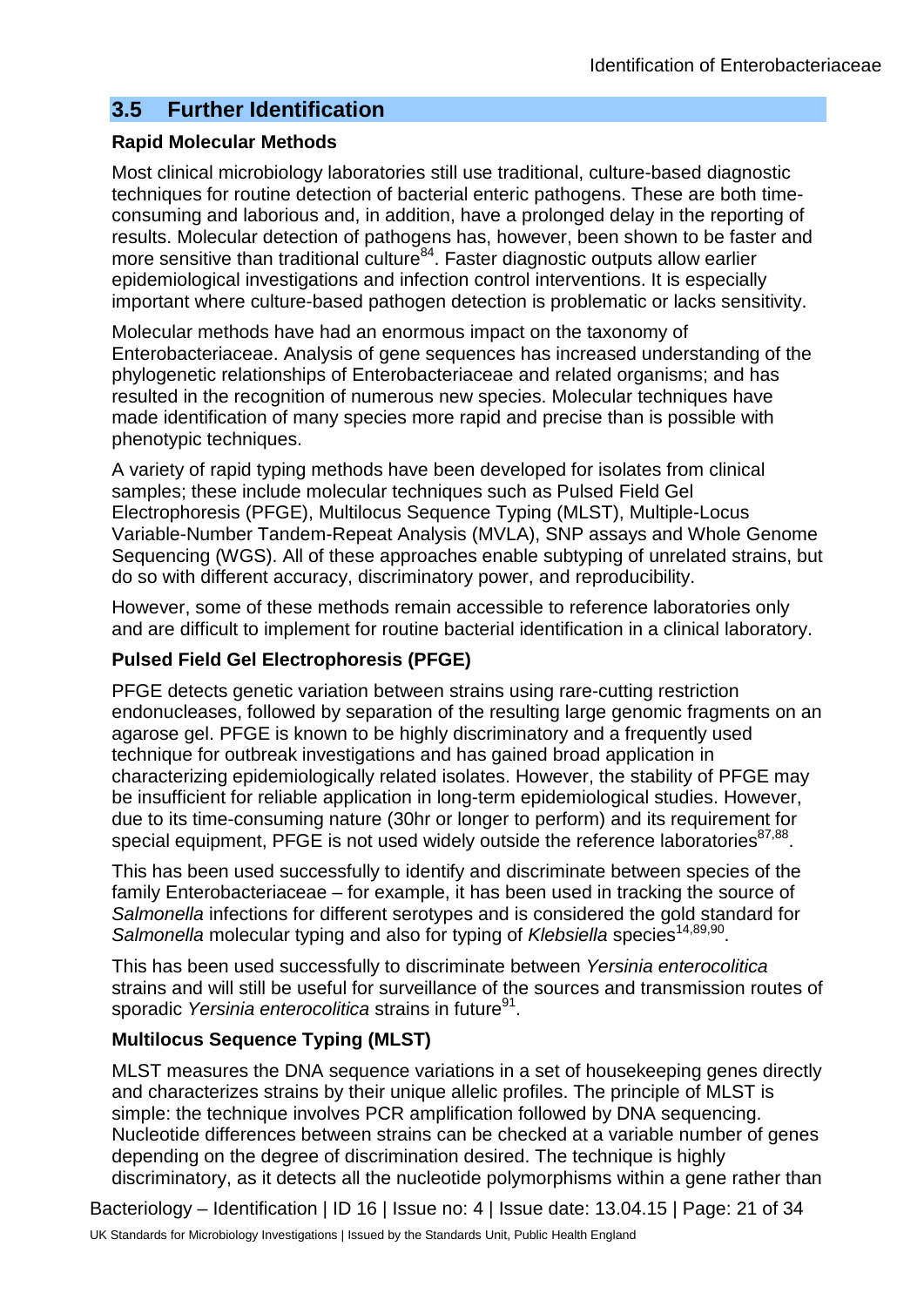just those non-synonymous changes that alter the electrophoretic mobility of the protein product. One of the advantages of MLST over other molecular typing methods is that sequence data are portable between laboratories and have led to the creation of global databases that allow for exchange of molecular typing data via the Internet<sup>92</sup>.

MLST has been extensively used as one of the main typing methods for analysing the genetic relationships within the Enterobacteriaceae population especially the genus *Salmonella*89,90. MLST was found to provide better discrimination of *Salmonella* serotype Enteritidis strains than PFGE and accurately differentiate outbreak strains and clones of the *Salmonella* serovars most commonly associated with human disease. It has also been useful for typing non-typhoidal *Salmonella* strains<sup>93</sup>.

This has also been used to identify Shiga-toxin producing *E. coli* and *Shigella* species as well as *Klebsiella* species<sup>14,94</sup>.

The drawbacks of MLST are the substantial cost and laboratory work required to amplify, determine, and proof read the nucleotide sequence of the target DNA fragments, making the method hardly suitable for routine laboratory testing.

#### **Multiple-Locus Variable Number Tandem Repeat Analysis (MVLA) also known as VNTR**

Multiple-Locus Variable number tandem repeat Analysis (MLVA) is a method used to perform molecular typing of particular microorganisms. It utilizes the naturally occurring variation in the number of tandem repeated DNA sequences found in many different loci in the genome of a variety of organisms. The molecular typing profiles are used to study transmission routes, to assess sources of infection and also to assess the impact of human intervention such as vaccination and use of antibiotics on the composition of bacterial populations.

This has been used successfully in the subtyping of *Salmonella enterica* subsp *enterica* serovar Typhimurium, Enteritidis, Typhi, Infantis, Newport, Paratyphi A, Saintpaul, and Gallinarum isolates<sup>89,93,95,96</sup>. The method has proven very useful for detecting and investigating outbreaks, since it has the capacity to differentiate closely related strains. It is technically simple and inexpensive to perform. However, it has no usefulness for serovar assignment or for global phylogenetic studies because the scope of each MLVA is commonly restricted to a unique serovar.

MLVA has been used successfully to identify and discriminate between *Yersinia enterocolitica* strains and it has been found to be a more effective method than PFGE. This method is also less labour intensive and the results from it are easier to analyse. This is also used in outbreak investigations $91$ .

This has also been used successfully to identify *Shigella* and *Escherichia* strains, suggesting that it could significantly contribute to epidemiological trace-back analysis of *Shigella* infections and pathogenic *Escherichia* outbreaks. It has also been used to genotype *Yersinia pestis*97.

#### **Whole Genome Sequencing (WGS)**

This is also known as "full genome sequencing, complete genome sequencing, or entire genome sequencing". It is a laboratory process that determines the complete DNA sequence of an organism's genome at a single time. There are several highthroughput techniques that are available and used to sequence an entire genome such as pyrosequencing, nanopore technology, IIIumina sequencing, Ion Torrent sequencing, etc. This sequencing method holds great promise for rapid, accurate, and

Bacteriology – Identification | ID 16 | Issue no: 4 | Issue date: 13.04.15 | Page: 22 of 34 UK Standards for Microbiology Investigations | Issued by the Standards Unit, Public Health England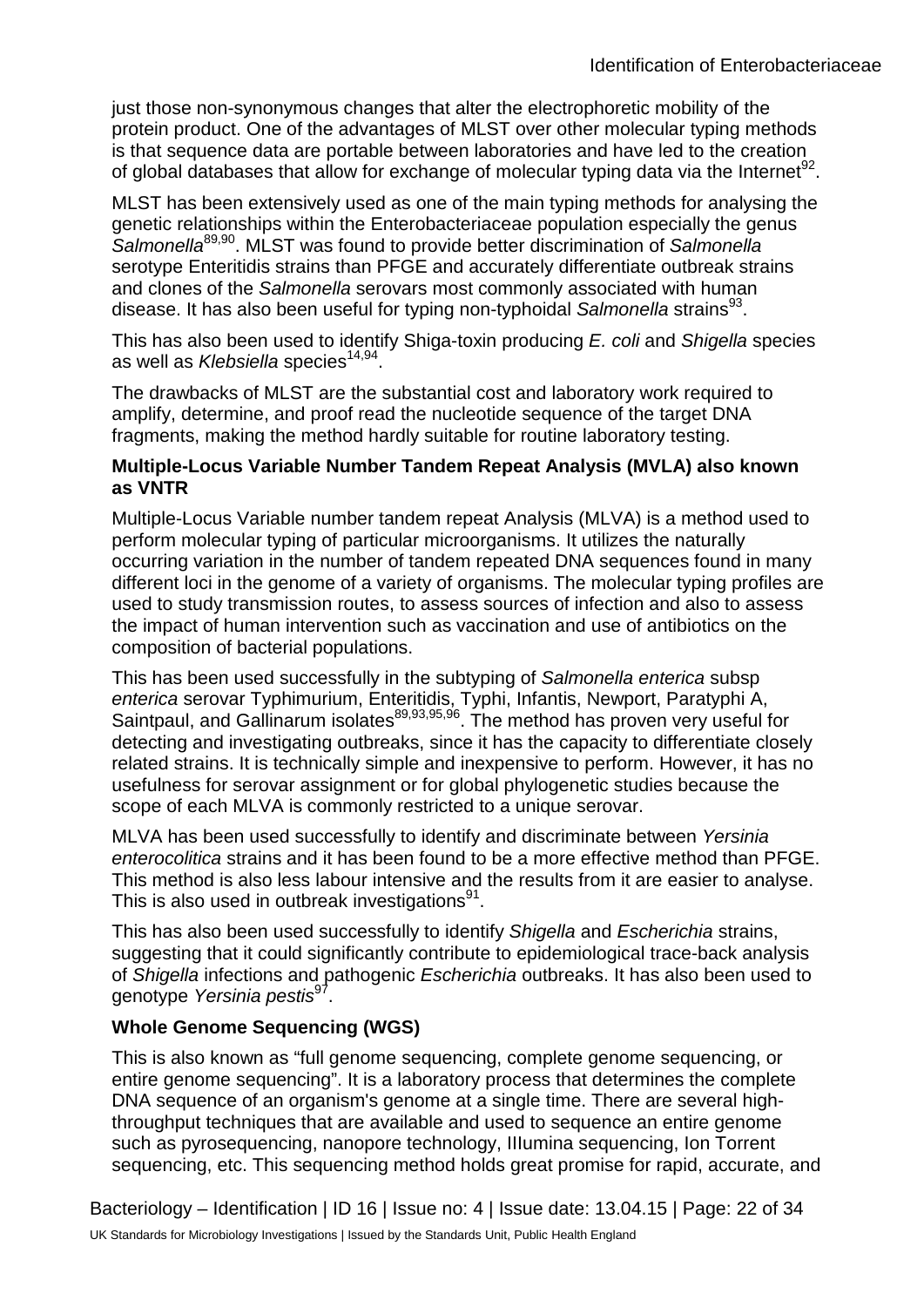comprehensive identification of bacterial transmission pathways in hospital and community settings, with concomitant reductions in infections, morbidity, and costs.

This has been used successfully to explore the genome of *Shigella* species and *E. coli* O157:H7 to identify candidate genes responsible for pathogenesis, and to develop better methods of strain detection and to advance the understanding of the evolution of *E. coli.* With this technique, lateral gene transfer of *E. coli* was discovered and found to be very extensive  $48,98$ .

WGS has also been used to provide important insights into the pathology of *Yersinia enterocolitica* and, more broadly, into the evolution of the genus and other human enteropathogens<sup>99</sup>.

This technique has equally been used to characterise *Salmonella enterica* serovar Typhi and to discover its recently acquired genes, such as those encoding the Vi antigen, by horizontal transfer events and it has provided new insights into how this pathogen has evolved to cause invasive disease in humans<sup>90</sup>.

#### *rpoB* **Single Nucleotide Polymorphism (***rpoB* **SNP) assay**

*rpoB* gene is a single-copy chromosomal gene encoding the RNA polymerase β-subunit. This gene has been previously used in phylogenetic analysis for bacteria species and genus delineation, since it is highly conserved across organisms<sup>100</sup>. However, the 16SrRNA gene has been used widely and its usefulness has been greatly enhanced through the establishment of public domain databases but its sensitivity has been questioned particularly among Enterobacteriaceae and so when the *rpoB* gene was used as an alternative for detection based on a Single Nucleotide Polymorphism, it was found to be more compatible with the currently accepted classification of Enterobacteriaceae and a powerful identification tool which may be useful for universal bacterial identification. This has been used to demonstrate that the genus *Klebsiella* is polyphyletic and to detect *Salmonella enterica* serotype Typhimurium81.

The distinct advantage of SNP and other nucleotide sequence-based methods over profile-generating methods is that genetic relationships can be established on the basis of discrete data that are directly suitable for biocomputing and statistical analysis<sup>89</sup>.

#### **3.6 Storage and Referral**

Save the pure isolate on a nutrient agar slope for referral to the Reference Laboratory.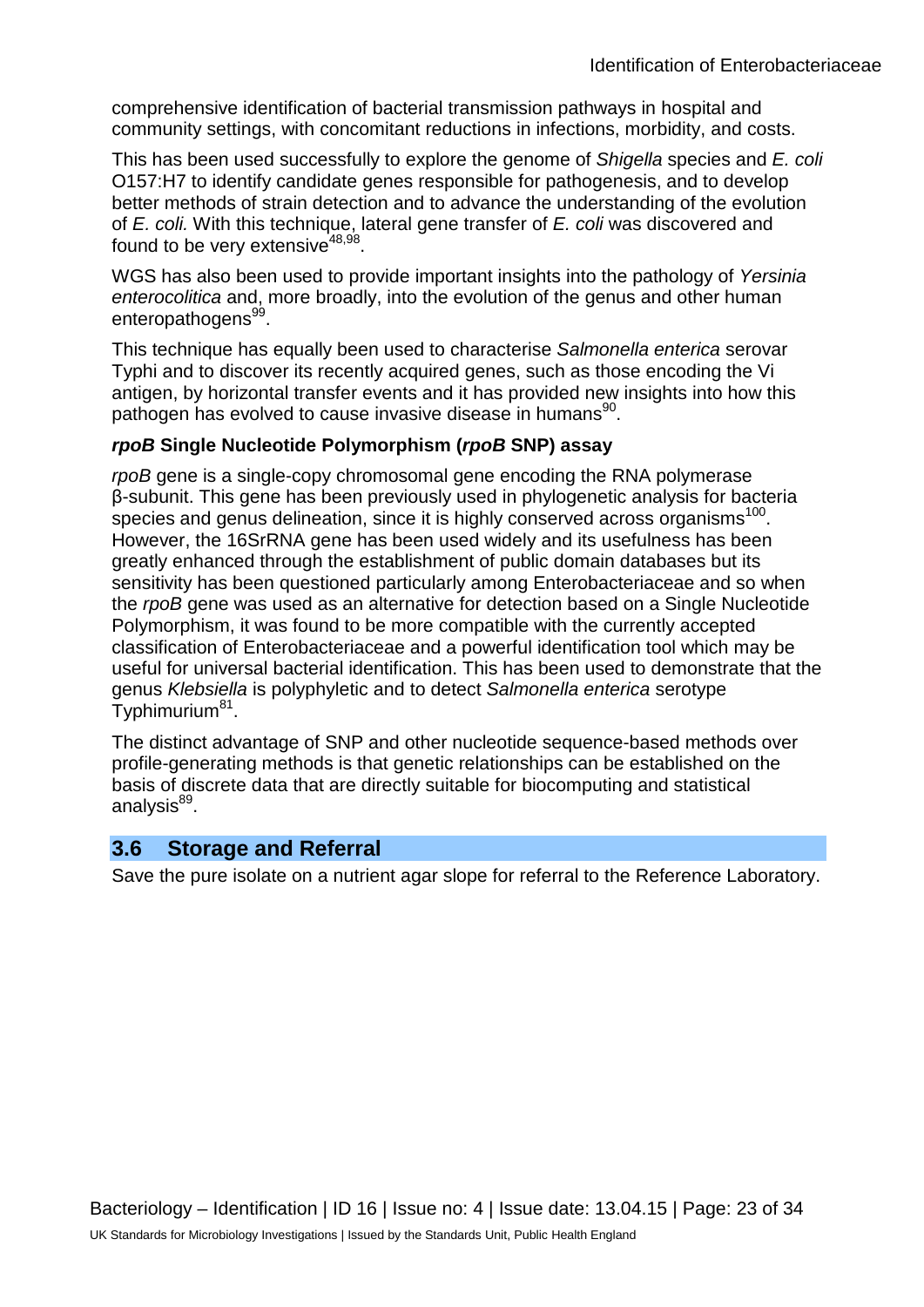## **4 Identification of Enterobacteriaceae**



The flowchart is for guidance only.

Bacteriology – Identification | ID 16 | Issue no: 4 | Issue date: 13.04.15 | Page: 24 of 34 UK Standards for Microbiology Investigations | Issued by the Standards Unit, Public Health England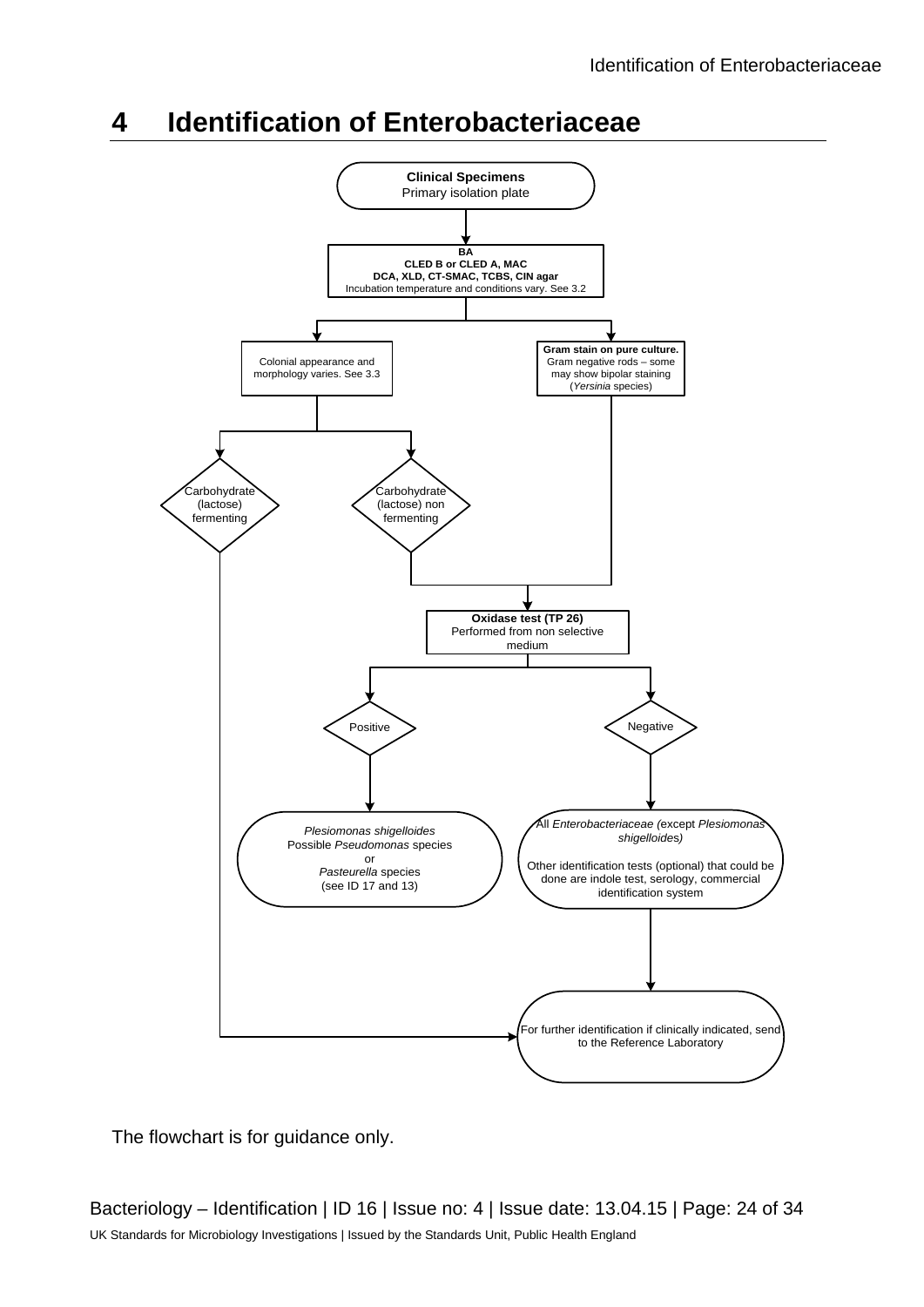## **5 Reporting**

## **5.1 Presumptive Identification**

If appropriate growth characteristics, colonial appearance, Gram stain on pure culture, oxidase and serological results are demonstrated.

### **5.2 Confirmation of Identification**

Further biochemical tests and/or molecular methods and/or reference laboratory report.

## **5.3 Medical Microbiologist**

Inform the medical microbiologist of presumptive and confirmed *Y. pestis*, *S.* Typhi, *S.* Paratyphi, *Shigella* species, *E. coli* O157 and *Salmonella* species (according to local procedures).

According to local protocols, the medical microbiologist should also be informed if the request bears information relating to infection with *Y. pestis* eg

- Ulceroglandular/pneumonic syndrome
- Septicaemia
- Travelling, hunting, farming, or veterinary work overseas

Information relating to cases of:

- Enterocolitis
- Dysentery
- Septicaemia
- Haemolytic-uraemic syndrome
- Neurological dysfunction or confusional states
- (non-blanching) rash

Presumptive or confirmed agents of enteric fever, dysentery, and enterocolitis should also be relayed to the medical microbiologist, especially if the patient has a history of:

- recent foreign travel
- farming (or visits to farms)
- veterinary or laboratory work
- alcoholism, substance abuse, immunodeficiency or other serious underlying disorder such as cancer

Presumptive and confirmed isolates of Enterobacteriaceae from cases of food poisoning and from investigations of outbreak situations should additionally be reported to the medical microbiologist.

Follow local protocols for reporting to clinician.

## **5.4 CCDC**

Refer to local Memorandum of Understanding**.**

Bacteriology – Identification | ID 16 | Issue no: 4 | Issue date: 13.04.15 | Page: 25 of 34 UK Standards for Microbiology Investigations | Issued by the Standards Unit, Public Health England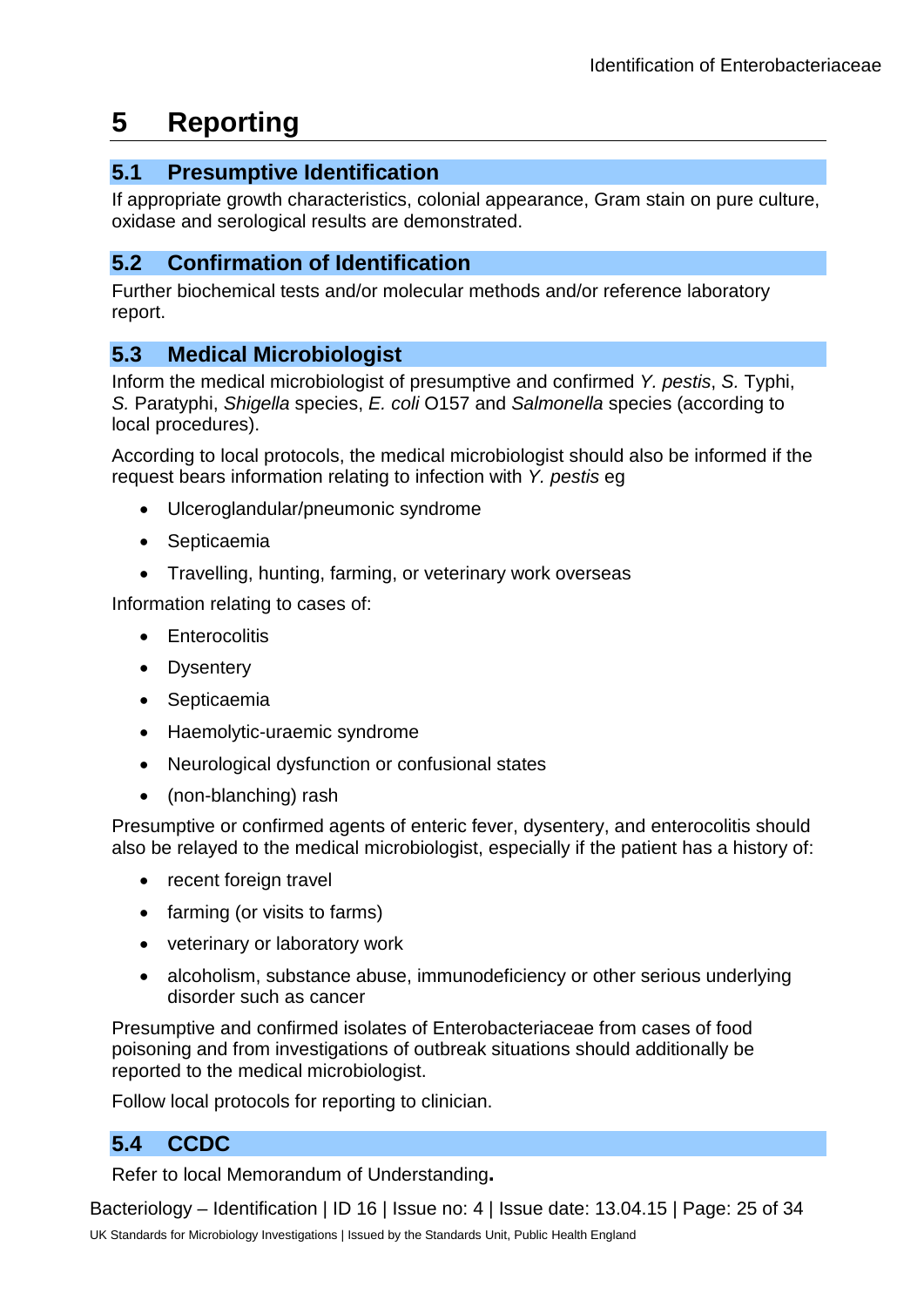All clinically significant isolates should be notified by the diagnostic laboratories to ensure urgent initiation of proper procedures.

### **5.5 Public Health England<sup>101</sup>**

Refer to current guidelines on CIDSC and COSURV reporting.

#### **Notify all isolates of the following:**

*E. coli* (presumptive [locally-confirmed] VTEC O157 and other possible VTEC strains)

*Salmonella* species

*Shigella* species

*Yersinia pestis*

**Urgent oral notification to the Public Health England Centre within 24hr of identification is likely to be necessary to protect human health when presumptive identification is made of the following**:

*S.* Typhi or *S*. Paratyphi

*Salmonella* species, if a suspected outbreak or a case in a food handler or closed community such as a care home

*Shigella* species other than *S. sonnei*

*S. sonnei*, if a suspected outbreak or a case in a food handler or closed community such as a care home

*E. coli* O157 when presumptive (locally confirmed) at the diagnostic laboratory

Other verocytotoxigenic *E. coli* O157

*Yersinia pestis*

**Confirmatory and typing results should be forwarded to the Public Health England Centre as soon as they are available to expedite appropriate health protection interventions.**

### **5.6 Infection Prevention and Control Team**

Inform the infection prevention and control team of presumptive and confirmed isolates of *E. coli* O157, *Yersinia*, *Salmonella* and *Shigella* species.

## **6 Referrals**

#### **6.1 Reference Laboratory**

Contact appropriate devolved national reference laboratory for information on the tests available, turnaround times, transport procedure and any other requirements for sample submission:

Gastrointestinal Bacteria Reference Unit Bacteriology Reference Department Public Health England 61 Colindale Avenue London NW9 5EQ <https://www.gov.uk/gbru-reference-and-diagnostic-services>

Bacteriology – Identification | ID 16 | Issue no: 4 | Issue date: 13.04.15 | Page: 26 of 34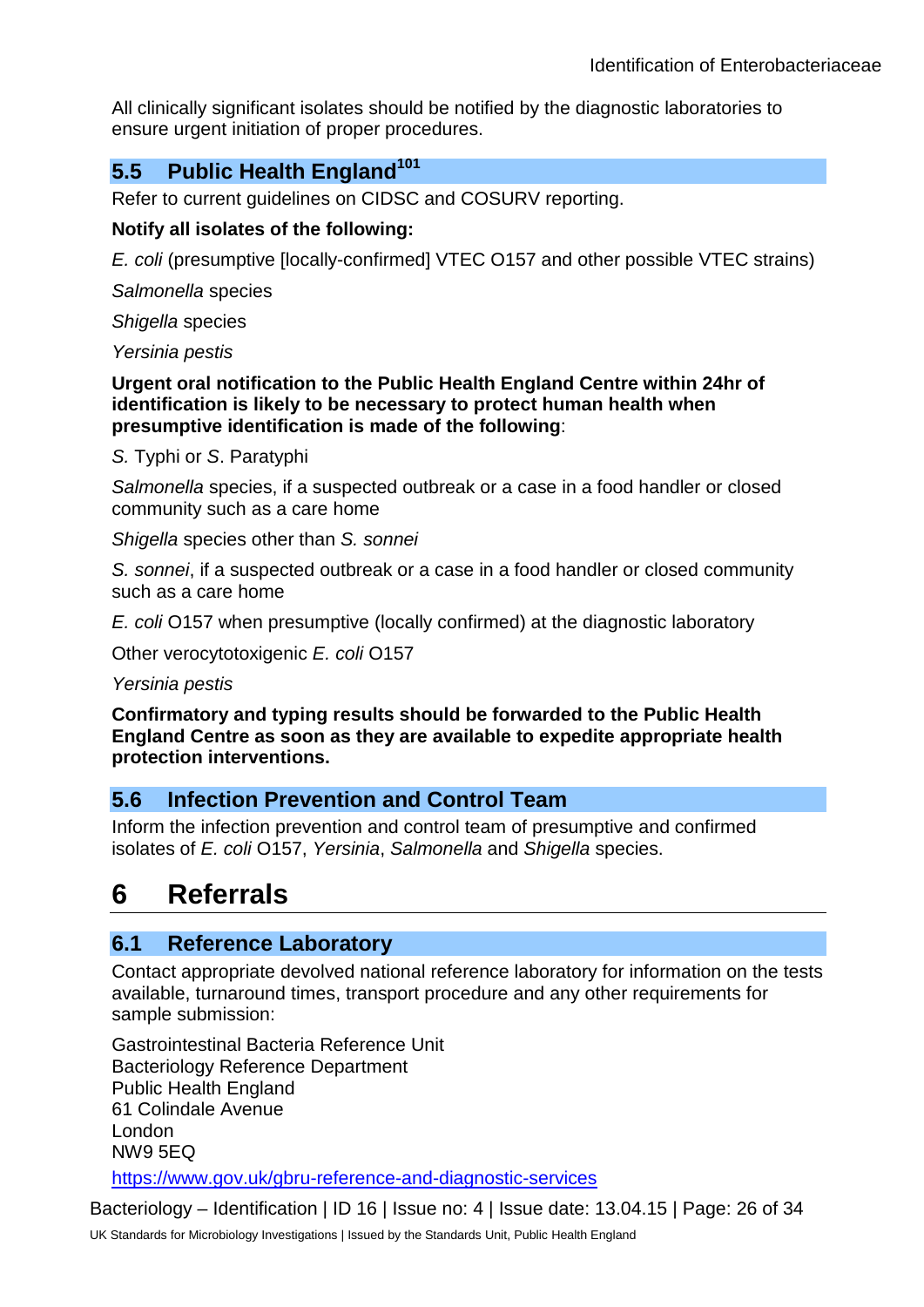Contact PHE's main switchboard: Tel. +44 (0) 20 8200 4400

England and Wales

[https://www.gov.uk/specialist-and-reference-microbiology-laboratory-tests-and](https://www.gov.uk/specialist-and-reference-microbiology-laboratory-tests-and-services)[services](https://www.gov.uk/specialist-and-reference-microbiology-laboratory-tests-and-services)

**Scotland** 

<http://www.hps.scot.nhs.uk/reflab/index.aspx>

Northern Ireland

<http://www.belfasttrust.hscni.net/Laboratory-MortuaryServices.htm>

## **7 Notification to PHE101,102 or Equivalent in the Devolved Administrations103-106**

The Health Protection (Notification) regulations 2010 require diagnostic laboratories to notify Public Health England (PHE) when they identify the causative agents that are listed in Schedule 2 of the Regulations. Notifications must be provided in writing, on paper or electronically, within seven days. Urgent cases should be notified orally and as soon as possible, recommended within 24 hours. These should be followed up by written notification within seven days.

For the purposes of the Notification Regulations, the recipient of laboratory notifications is the local PHE Health Protection Team. If a case has already been notified by a registered medical practitioner, the diagnostic laboratory is still required to notify the case if they identify any evidence of an infection caused by a notifiable causative agent.

Notification under the Health Protection (Notification) Regulations 2010 does not replace voluntary reporting to PHE. The vast majority of NHS laboratories voluntarily report a wide range of laboratory diagnoses of causative agents to PHE and many PHE Health protection Teams have agreements with local laboratories for urgent reporting of some infections. This should continue.

**Note:** The Health Protection Legislation Guidance (2010) includes reporting of Human Immunodeficiency Virus (HIV) & Sexually Transmitted Infections (STIs), Healthcare Associated Infections (HCAIs) and Creutzfeldt–Jakob disease (CJD) under 'Notification Duties of Registered Medical Practitioners': it is not noted under 'Notification Duties of Diagnostic Laboratories'.

[https://www.gov.uk/government/organisations/public-health-england/about/our](https://www.gov.uk/government/organisations/public-health-england/about/our-governance#health-protection-regulations-2010)[governance#health-protection-regulations-2010](https://www.gov.uk/government/organisations/public-health-england/about/our-governance#health-protection-regulations-2010)

Other arrangements exist in [Scotland](http://www.scotland.gov.uk/Topics/Health/Policy/Public-Health-Act/Implementation/Guidance/Guidance-Part2)<sup>103,104</sup>, Wales<sup>105</sup> and [Northern Ireland](http://www.publichealth.hscni.net/directorate-public-health/health-protection)<sup>106</sup>.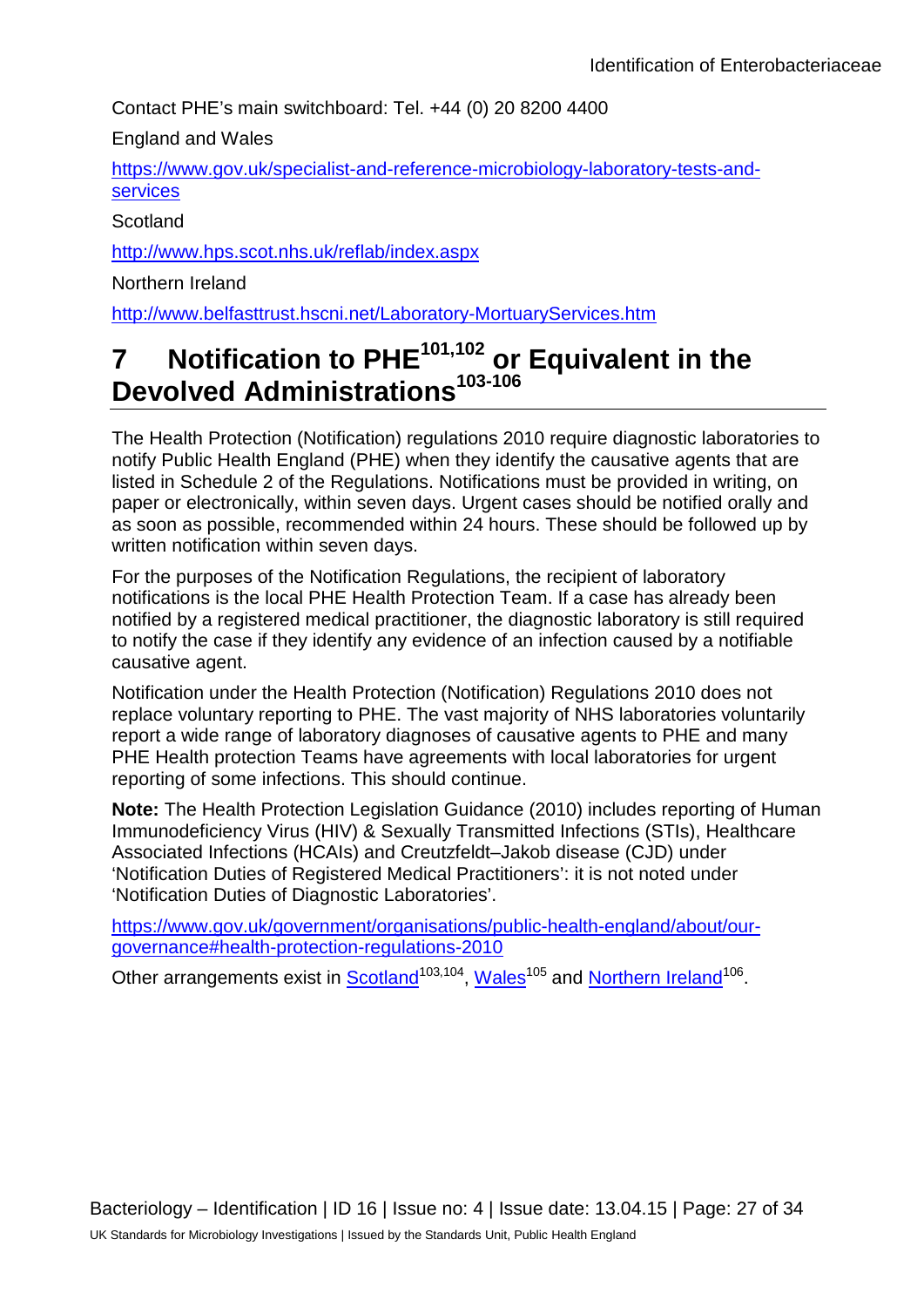## **References**

- 1. Hong Nhung P, Ohkusu K, Mishima N, Noda M, Monir Shah M, Sun X, et al. Phylogeny and species identification of the family Enterobacteriaceae based on dnaJ sequences. Diagnostic Microbiology and Infectious Disease 2007;58:153-61.
- 2. Iversen C, Lehner A, Mullane N, Bidlas E, Cleenwerck I, Marugg J, et al. The taxonomy of Enterobacter sakazakii: proposal of a new genus Cronobacter gen. nov. and descriptions of Cronobacter sakazakii comb. nov. Cronobacter sakazakii subsp. sakazakii, comb. nov., Cronobacter sakazakii subsp. malonaticus subsp. nov., Cronobacter turicensis sp. nov., Cronobacter muytjensii sp. nov., Cronobacter dublinensis sp. nov. and Cronobacter genomospecies 1. BMC Evol Biol 2007;7:64.
- 3. Ewing WH, Farmer JJ, III, Brenner DJ. Proposal of *Enterobacteriaceae* fam.nov., nom. rev. to replace *Enterobacteriaceae* Rahn 1937, nom. fam. cons. (Opin. 15, Jud. Comm. 1958), which lost standing in nomenclature on 1 January 1980. International Journal of Systematic Bacteriology 1980;30:674-5.
- 4. Holt JG, Krieg N R, Sneath P H A, Staley J T, Williams S T, editors. Bergey's Manual of Determinative Bacteriology. Baltimore: Williams and Wilkins; 1994. p. 175-222
- 5. Gray LD. Escherichia, Salmonella, Shigella and Yersinia. In: Murray PR, Baron EJ, Pfaller MA, Tenover FC, Yolken RH, editors. Manual of Clinical Microbiology. 6th ed. Washington DC: American Society for Microbiology; 1995. p. 450-6.
- 6. Euzeby,JP. List of prokaryotic names with standing in nomenclature Genus *Citrobacter*. 2013.
- 7. MacFaddin JF. Gram Negative *Enterobacteriaceae* and other Intestinal Bacteria. Biochemical Tests for Identification of Medical Bacteria. 3rd ed. Philadelphia: Lippincott Williams and Wilkins; 2000. p. 732-802.
- 8. Euzeby,JP. List of prokaryotic names with standing in nomenclature Cenus *Enterobacter*. 2013.
- 9. Euzeby,JP. List of prokaryotic names with standing in nomenclature Genus *Escherichia*. 2013.
- 10. Euzeby,JP. List of Prokaryotic names with Standing in Nomenclature Genus *Hafnia*. 2013.
- 11. Winstanley TG, Limb DI, Wheat PF, Nicol CD. Multipoint identification of Enterobacteriaceae: report of the British Society for Microbial Technology collaborative study. J Clin Pathol 1993;46:637-41.
- 12. Janda JM, Abbott SL. The genus Hafnia: from soup to nuts. Clin Microbiol Rev 2006;19:12-8.
- 13. Euzeby,JP. List of prokaryotic names with standing in nomenclature Genus *Klebsiella*. 2013.
- 14. Podschun R, Ullmann U. Klebsiella spp. as nosocomial pathogens: epidemiology, taxonomy, typing methods, and pathogenicity factors. Clin Microbiol Rev 1998;11:589-603.
- 15. Janda JM, Abbott SL. The Genera *Klebsiella* and *Roaultella*. The Enterobacteria. 2 ed. Washington, USA: ASM Press; 2006. p. 115-29.
- 16. Euzeby,JP. List of prokaryotic names with standing in nomenclature Genus *Morganella*. 2013.
- 17. Jensen KT, Frederiksen W, Hickman-Brenner FW, Steigerwalt AG, Riddle CF, Brenner DJ. Recognition of Morganella subspecies, with proposal of Morganella morganii subsp. morganii subsp. nov. and Morganella morganii subsp. sibonii subsp. nov. Int J Syst Bacteriol 1992;42:613- 20.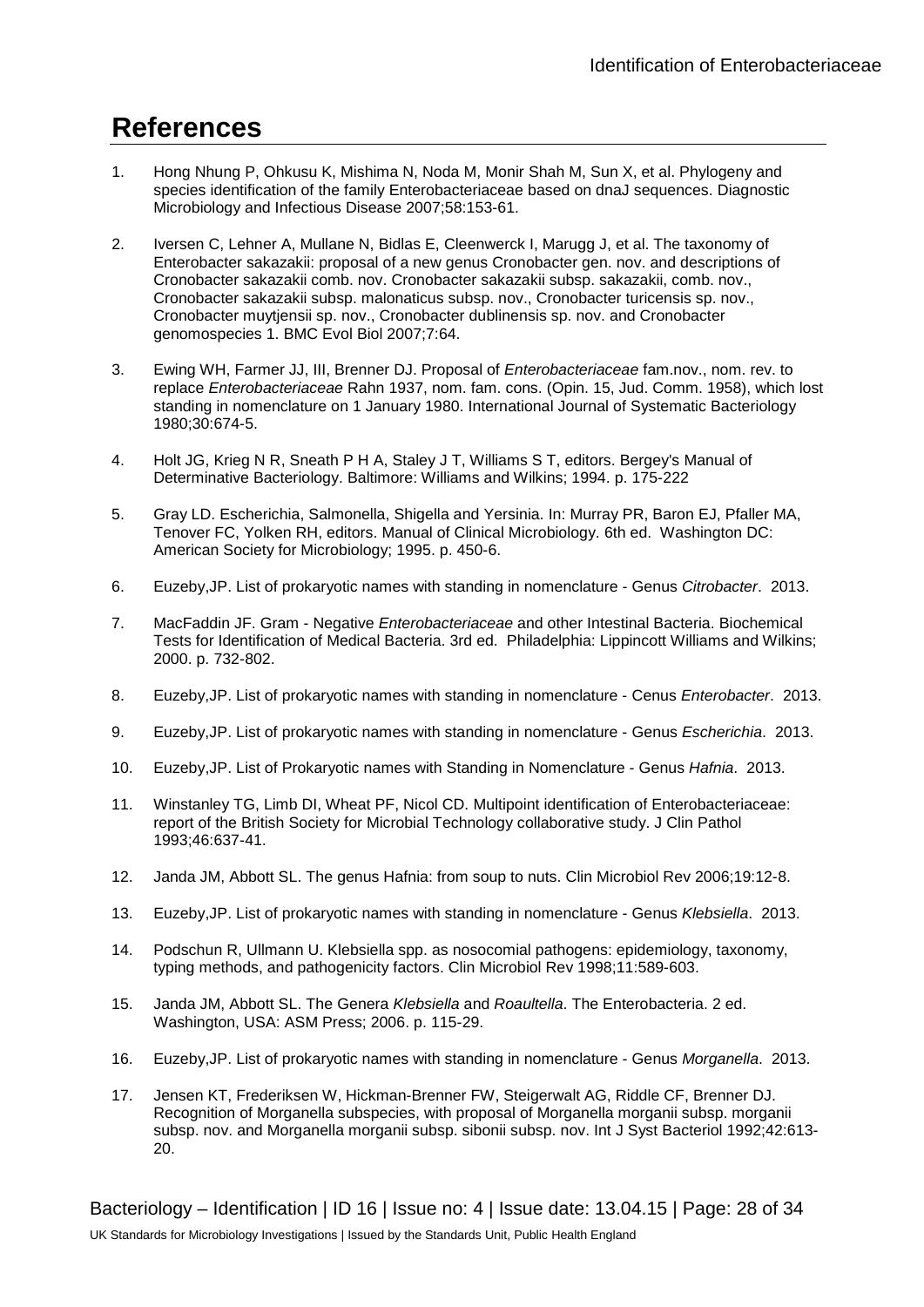- 18. Euzeby,JP. List of prokaryotic names with standing in nomenclature Genus *Plesiomonas*. 2013.
- 19. Niedziela T, Lukasiewicz J, Jachymek W, Dzieciatkowska M, Lugowski C, Kenne L. Core oligosaccharides of Plesiomonas shigelloides O54:H2 (strain CNCTC 113/92): structural and serological analysis of the lipopolysaccharide core region, the O-antigen biological repeating unit, and the linkage between them. J Biol Chem 2002;277:11653-63.
- 20. Abbott SL. *Klebsiella, Enterobacter, Citrobacter, Serratia, Plesiomonas, a*nd other *Enterobacteriaceae*. In: Murray, editor. Manual of Clinical Microbiology. 9 ed. Washington: ASM; 2007. p. 698-715.
- 21. Euzeby,JP. List of prokaryotic names with standing in nomenclature Genus *Proteus*. 2013.
- 22. O'Hara CM, Brenner FW, Miller JM. Classification, identification, and clinical significance of Proteus, Providencia, and Morganella. Clin Microbiol Rev 2000;13:534-46.
- 23. Euzeby,JP. List of prokaryotic names with standing in nomenclature Genus *Providencia*. 2013.
- 24. Euzeby,JP. List of prokaryotic names with standing in nomenclature Genus *Serratia*. 2013.
- 25. Health and Safety Executive. Control of Substances Hazardous to Health Regulations. The Control of Substances Hazardous to Health Regulations 2002. 5th ed. HSE Books; 2002.
- 26. Health and Safety Executive. Five Steps to Risk Assessment: A Step by Step Guide to a Safer and Healthier Workplace. HSE Books. 2002.
- 27. Health and Safety Executive. A Guide to Risk Assessment Requirements: Common Provisions in Health and Safety Law. HSE Books. 2002.
- 28. British Standards Institution (BSI). BS EN12469 Biotechnology performance criteria for microbiological safety cabinets. 2000.
- 29. MacFaddin JF. Indole Test. Biochemical Tests for Identification of Medical Bacteria. 3rd ed. Philadelphia: Lippincott Williams and Wilkins; 2000. p. 221-32.
- 30. Abbott SL, O'Connor J, obin T, immer BL, anda JM. Biochemical properties of a newly described *Escherichia* species, *Escherichia albertii*. Journal of Clinical Microbiology 2003;41:4852-4.
- 31. Clark AE, Kaleta EJ, Arora A, Wolk DM. Matrix-assisted laser desorption ionization-time of flight mass spectrometry: a fundamental shift in the routine practice of clinical microbiology. Clin Microbiol Rev 2013;26:547-603.
- 32. European Parliament. UK Standards for Microbiology Investigations (SMIs) use the term "CE marked leak proof container" to describe containers bearing the CE marking used for the collection and transport of clinical specimens. The requirements for specimen containers are given in the EU in vitro Diagnostic Medical Devices Directive (98/79/EC Annex 1 B 2.1) which states: "The design must allow easy handling and, where necessary, reduce as far as possible contamination of, and leakage from, the device during use and, in the case of specimen receptacles, the risk of contamination of the specimen. The manufacturing processes must be appropriate for these purposes".
- 33. Official Journal of the European Communities. Directive 98/79/EC of the European Parliament and of the Council of 27 October 1998 on *in vitro* diagnostic medical devices. 7-12-1998. p. 1-37.
- 34. Health and Safety Executive. Safe use of pneumatic air tube transport systems for pathology specimens. 9/99.
- 35. Department for transport. Transport of Infectious Substances, 2011 Revision 5. 2011.

Bacteriology – Identification | ID 16 | Issue no: 4 | Issue date: 13.04.15 | Page: 29 of 34 UK Standards for Microbiology Investigations | Issued by the Standards Unit, Public Health England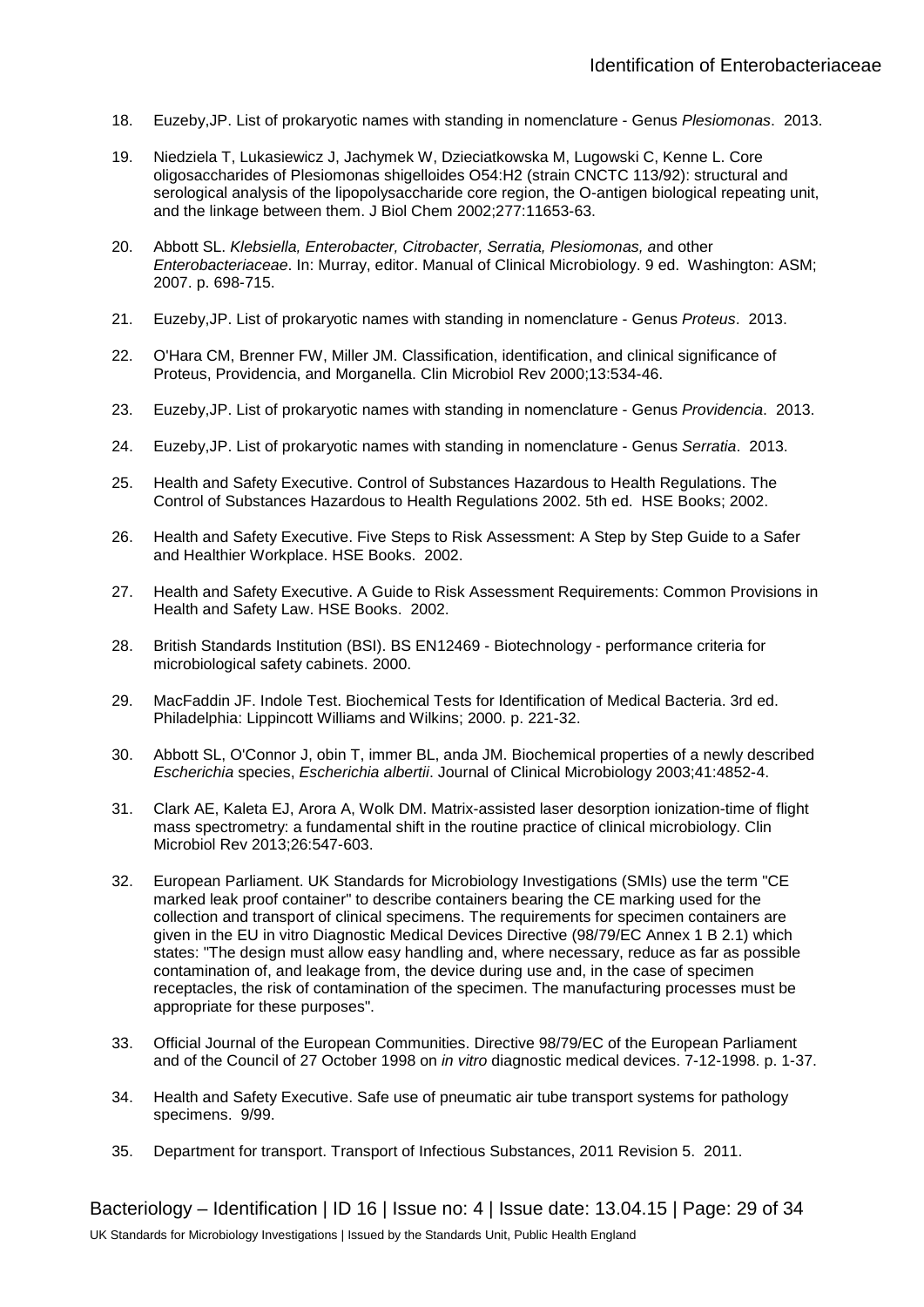- 36. World Health Organization. Guidance on regulations for the Transport of Infectious Substances 2013-2014. 2012.
- 37. Home Office. Anti-terrorism, Crime and Security Act. 2001 (as amended).
- 38. Advisory Committee on Dangerous Pathogens. The Approved List of Biological Agents. Health and Safety Executive. 2013. p. 1-32
- 39. Advisory Committee on Dangerous Pathogens. Infections at work: Controlling the risks. Her Majesty's Stationery Office. 2003.
- 40. Advisory Committee on Dangerous Pathogens. Biological agents: Managing the risks in laboratories and healthcare premises. Health and Safety Executive. 2005.
- 41. Advisory Committee on Dangerous Pathogens. Biological Agents: Managing the Risks in Laboratories and Healthcare Premises. Appendix 1.2 Transport of Infectious Substances - Revision. Health and Safety Executive. 2008.
- 42. Centers for Disease Control and Prevention. Guidelines for Safe Work Practices in Human and Animal Medical Diagnostic Laboratories. MMWR Surveill Summ 2012;61:1-102.
- 43. Health Services Advisory Committee. Safe Working and the Prevention of Infection in Clinical Laboratories and Similar Facilities. HSE Books. 2003.
- 44. British Standards Institution (BSI). BS 5726:2005 Microbiological safety cabinets. Information to be supplied by the purchaser and to the vendor and to the installer, and siting and use of cabinets. Recommendations and guidance. 24-3-2005. p. 1-14
- 45. Blaser MJ, Lofgren JP. Fatal salmonellosis originating in a clinical microbiology laboratory. J Clin Microbiol 1981;13:855-8.
- 46. Harding AL, Byers KB. Epidemiology of laboratory-associated infections. In: Fleming D, Hunt D, editors. Biology safety: principles and practices. 4 ed. Washington DC, USA: ASM press; 2006. p. 53-77.
- 47. Salisbury D, Ramsay M, Noakes K, editors. Immunisation against infectious disease 2006 The Green Book. Updated 04 November 2013. 3rd ed. Great Britain: The Stationery Office; 2013. p. 1-514
- 48. Peng J, Yang J, Jin Q. The molecular evolutionary history of Shigella spp. and enteroinvasive Escherichia coli. Infection, Genetics and Evolution 2009;9:147-52.
- 49. Singh K. Laboratory-acquired infections. Clin Infect Dis 2009;49:142-7.
- 50. Baron EJ, Miller JM. Bacterial and fungal infections among diagnostic laboratory workers: evaluating the risks. 3 2008;60:241-6.
- 51. Spina N, Zansky S, Dumas N, Kondracki S. Four laboratory-associated cases of infection with Escherichia coli O157:H7. J Clin Microbiol 2005;43:2938-9.
- 52. Burnens AP, Zbinden R, Kaempf L, Heinzer I, Nicolet J. A case of laboratory acquired infection with Escherichia coli O157:H7. Zentralbl Bakteriol 1993;279:512-7.
- 53. Ritger K, Black S, Weaver K, Jones J, Gerber S, et al. Fatal laboratory- acquired Infection with an Attenuated Yersinia pestis Strain - Chicago, IIIinois, 2009. MMWR 2011;60:201-5.
- 54. Foti M, Daidone A, Aleo A, Pizzimenti A, Giacopello C, Mammina C. Salmonella bongori 48:z35: in migratory birds, Italy. Emerg Infect Dis 2009;15:502-3.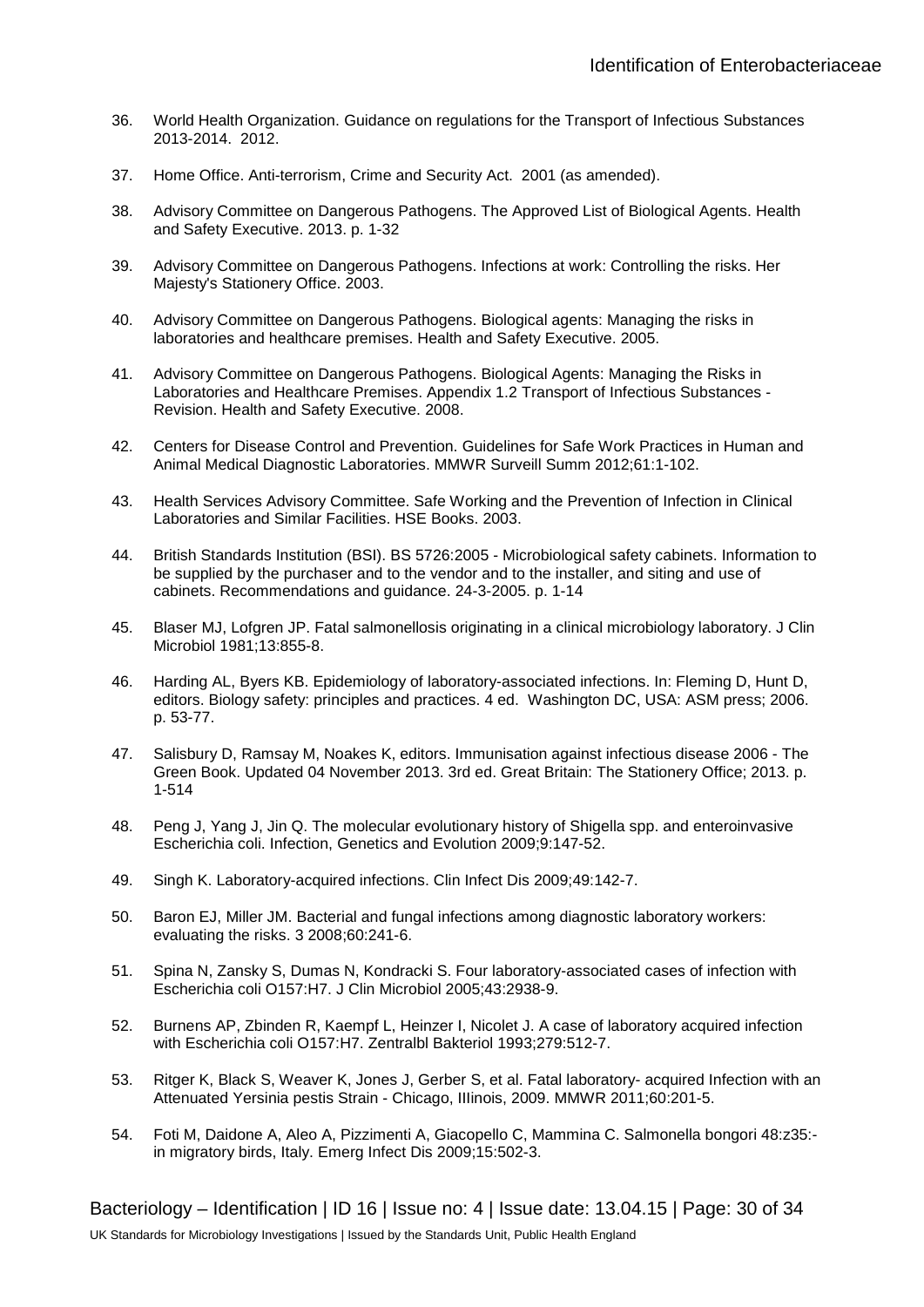- 55. Iversen C, Mullane N, McCardell B, Tall BD, Lehner A, Fanning S, et al. Cronobacter gen. nov., a new genus to accommodate the biogroups of Enterobacter sakazakii, and proposal of Cronobacter sakazakii gen. nov., comb. nov., Cronobacter malonaticus sp. nov., Cronobacter turicensis sp. nov., Cronobacter muytjensii sp. nov., Cronobacter dublinensis sp. nov., Cronobacter genomospecies 1, and of three subspecies, Cronobacter dublinensis subsp. dublinensis subsp. nov., Cronobacter dublinensis subsp. lausannensis subsp. nov. and Cronobacter dublinensis subsp. lactaridi subsp. nov. Int J Syst Evol Microbiol 2008;58:1442-7.
- 56. Stock I, Sherwood KJ, Wiedemann B. Antimicrobial susceptibility patterns, [beta]-lactamases, and biochemical identification of Yokenella regensburgei strains. Diagnostic Microbiology and Infectious Disease 2004;48:5-15.
- 57. Chang CL, Jeong J, Shin JH, Lee EY, Son HC. Rahnella aquatilis sepsis in an immunocompetent adult. J Clin Microbiol 1999;37:4161-2.
- 58. Farmer JJ, III, Davis BR, Hickman-Brenner FW, McWhorter A, Huntley-Carter GP, Asbury MA, et al. Biochemical identification of new species and biogroups of Enterobacteriaceae isolated from clinical specimens. J Clin Microbiol 1985;21:46-76.
- 59. Akhurst RJ, Boemare NE, Janssen PH, Peel MM, Alfredson DA, Beard CE. Taxonomy of Australian clinical isolates of the genus Photorhabdus and proposal of Photorhabdus asymbiotica subsp. asymbiotica subsp. nov. and P. asymbiotica subsp. australis subsp. nov. Int J Syst Evol Microbiol 2004;54:1301-10.
- 60. Bollet C, Grimont P, Gainnier M, Geissler A, Sainty JM, De MP. Fatal pneumonia due to Serratia proteamaculans subsp. quinovora. J Clin Microbiol 1993;31:444-5.
- 61. Euzeby,JP. List of prokaryotic names with standing in nomenclature Genus *Cronobacter*. 2013.
- 62. Euzeby,JP. List of prokaryotic names with standing in nomenclature Genus *Salmonella*. 2013.
- 63. Euzeby,JP. List of prokaryotic names with standing in nomenclature Genus *Shigella*. 2013.
- 64. Euzeby,JP. List of prokaryotic names with standing in nomenclature Genus *Yersinia*. 2013.
- 65. Huys G, Cnockaert M, Abbott SL, Janda JM, Vandamme P. Hafnia paralvei sp. nov., formerly known as Hafnia alvei hybridization group 2. Int J Syst Evol Microbiol 2010;60:1725-8.
- 66. Hickman-Brenner FW, Huntley-Carter GP, Saitoh Y, Steigerwalt AG, Farmer JJ, III, Brenner DJ. Moellerella wisconsensis, a new genus and species of Enterobacteriaceae found in human stool specimens. J Clin Microbiol 1984;19:460-3.
- 67. Hickman-Brenner FW, Vohra MP, Huntley-Carter GP, Fanning GR, Lowery VA, III, Brenner DJ, et al. Leminorella, a new genus of Enterobacteriaceae: identification of Leminorella grimontii sp. nov. and Leminorella richardii sp. nov. found in clinical specimens. J Clin Microbiol 1985;21:234- 9.
- 68. Brenner DJ, O'Hara CM, Grimont PA, Janda JM, Falsen E, Aldova E, et al. Biochemical identification of Citrobacter species defined by DNA hybridization and description of Citrobacter gillenii sp. nov. (formerly Citrobacter genomospecies 10) and Citrobacter murliniae sp. nov. (formerly Citrobacter genomospecies 11). J Clin Microbiol 1999;37:2619-24.
- 69. Euzeby,JP. List of prokaryotic names with standing in nomenclature Genus *Leminorella*. 2013.
- 70. Barbuddhe SB, Maier T, Schwarz G, Kostrzewa M, Hof H, Domann E, et al. Rapid identification and typing of listeria species by matrix-assisted laser desorption ionization-time of flight mass spectrometry. Appl Environ Microbiol 2008:74:5402-7.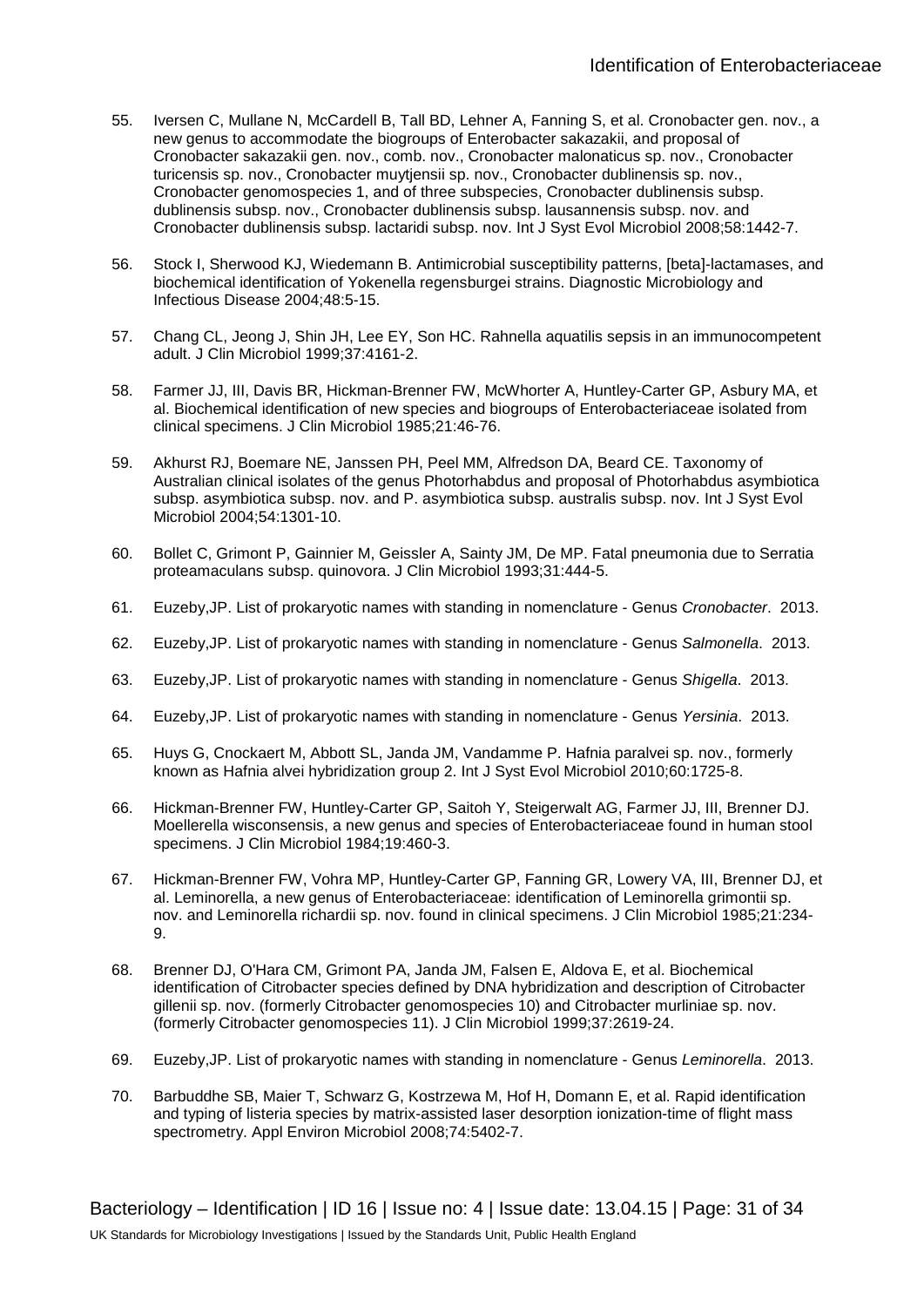- 71. Rezzonico F, Vogel G, Duffy B, Tonolla M. Application of whole-cell matrix-assisted laser desorption ionization-time of flight mass spectrometry for rapid identification and clustering analysis of pantoea species. Appl Environ Microbiol 2010;76:4497-509.
- 72. Wittwer M, Heim J, Schar M, Dewarrat G, Schurch N. Tapping the potential of intact cell mass spectrometry with a combined data analytical approach applied to Yersinia spp.: detection, differentiation and identification of Y. pestis. Syst Appl Microbiol 2011;34:12-9.
- 73. Stephan R, Cernela N, Ziegler D, Pfluger V, Tonolla M, Ravasi D, et al. Rapid species specific identification and subtyping of Yersinia enterocolitica by MALDI-TOF mass spectrometry. J Microbiol Methods 2011;87:150-3.
- 74. Stephan R, Ziegler D, Pfluger V, Vogel G, Lehner A. Rapid genus- and species-specific identification of Cronobacter spp. by matrix-assisted laser desorption ionization-time of flight mass spectrometry. J Clin Microbiol 2010;48:2846-51.
- 75. Cetinkaya E, Joseph S, Ayhan K, Forsythe SJ. Comparison of methods for the microbiological identification and profiling of Cronobacter species from ingredients used in the preparation of infant formula. Mol Cell Probes 2013;27:60-4.
- 76. Karamonova L, Junkova P, Mihalova D, Javurkova B, Fukal L, Rauch P, et al. The potential of matrix-assisted laser desorption/ionization time-of-flight mass spectrometry for the identification of biogroups of Cronobacter sakazakii. Rapid Commun Mass Spectrom 2013;27:409-18.
- 77. Anbazhagan D, Kathirvalu GG, Mansor M, Yan GOS, Yusof, M.Y., et al. Multiplex polymerase chain reaction (PCR) assays for the detection of *Enterobacteriaceae* in clinical samples. African Journal of Microbiology Research 2010;4:1186-91.
- 78. Park SH, Kim HJ, Cho WH, Kim JH, Oh MH, Kim SH, et al. Identification of Salmonella enterica subspecies I, Salmonella enterica serovars Typhimurium, Enteritidis and Typhi using multiplex PCR. FEMS Microbiol Lett 2009;301:137-46.
- 79. Hopkins KL, Lawson AJ, Connell S, Peters TM, de PE. A novel real-time polymerase chain reaction for identification of Salmonella enterica subspecies enterica. Diagn Microbiol Infect Dis 2011;70:278-80.
- 80. Hopkins KL, Peters TM, Lawson AJ, Owen RJ. Rapid identification of Salmonella enterica subsp. arizonae and S. enterica subsp. diarizonae by real-time polymerase chain reaction. Diagn Microbiol Infect Dis 2009;64:452-4.
- 81. Guijarro HK, Feingold SE, Terzolo HR. A single nucleotide polymorphism on *rpoB* gene allows specific identification of - *Salmonella enterica* serotype typhimurim`. Research Journal of Microbiology 2012;7:344-52.
- 82. Tsukano H, Itoh K, Suzuki S, Watanabe H. Detection and identification of Yersinia pestis by polymerase chain reaction (PCR) using multiplex primers. Microbiol Immunol 1996;40:773-5.
- 83. Thoerner P, Bin Kingombe CI, Bogli-Stuber K, Bissig-Choisat B, Wassenaar TM, Frey J, et al. PCR detection of virulence genes in Yersinia enterocolitica and Yersinia pseudotuberculosis and investigation of virulence gene distribution. Appl Environ Microbiol 2003;69:1810-6.
- 84. O'Leary J, Corcoran D, Lucey B. Comparison of the EntericBio multiplex PCR system with routine culture for detection of bacterial enteric pathogens. J Clin Microbiol 2009;47:3449-53.
- 85. Koziel M, Corcoran D, O'Callaghan I, Sleator RD, Lucey B. Validation of the EntericBio Panel II(R) multiplex polymerase chain reaction system for detection of Campylobacter spp., Salmonella spp., Shigella spp., and verotoxigenic E. coli for use in a clinical diagnostic setting. Diagn Microbiol Infect Dis 2013;75:46-9.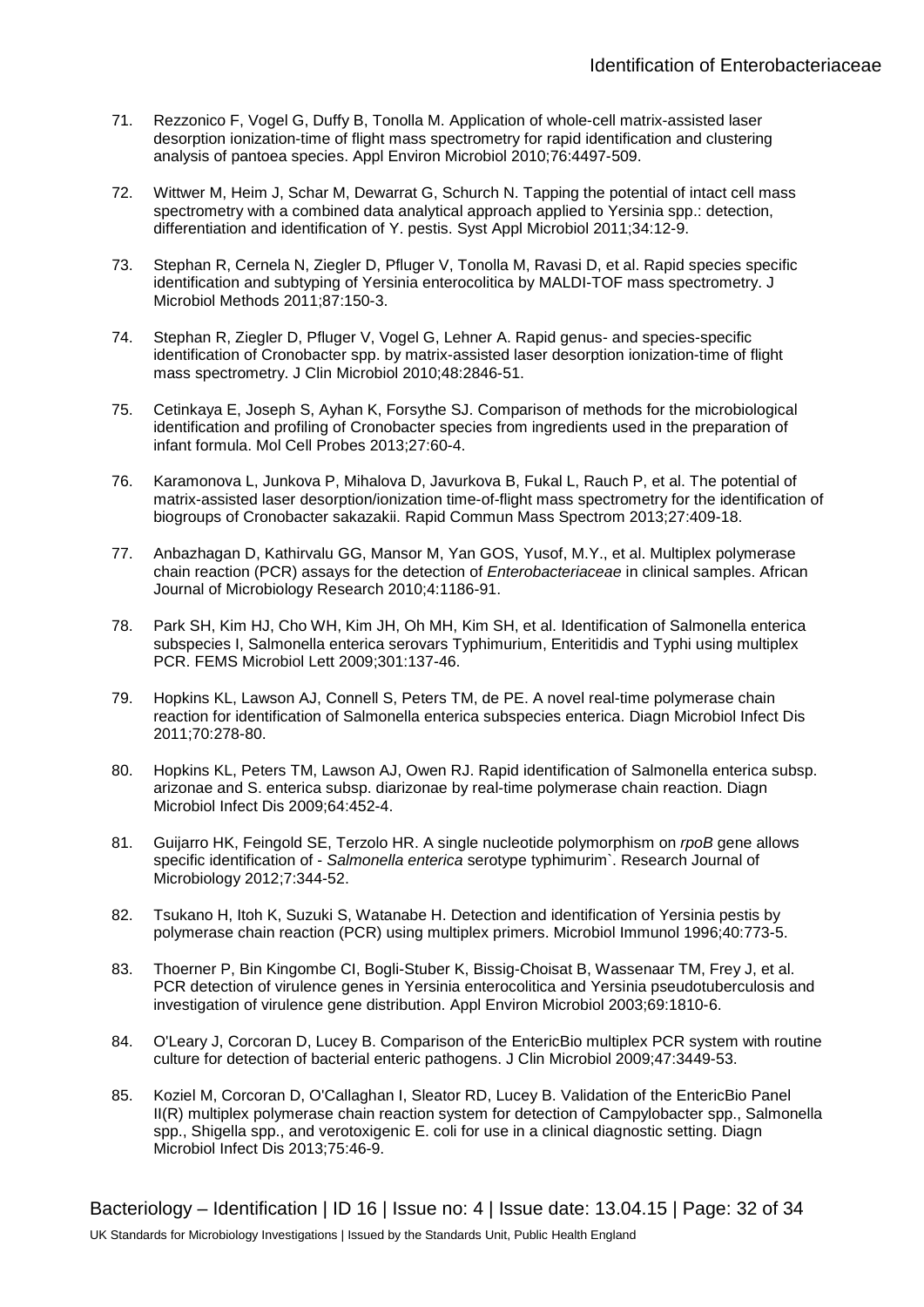- 86. Koziel M, Kiely R, Blake L, O'Callaghan I, Corcoran GD, Lucey B, et al. Improved detection of bacterial pathogens in patients presenting with gastroenteritis by use of the EntericBio real-time Gastro Panel I assay. J Clin Microbiol 2013;51:2679-85.
- 87. Liu D. Identification, subtyping and virulence determination of Listeria monocytogenes, an important foodborne pathogen. J Med Microbiol 2006;55:645-59.
- 88. Brosch R, Brett M, Catimel B, Luchansky JB, Ojeniyi B, Rocourt J. Genomic fingerprinting of 80 strains from the WHO multicenter international typing study of listeria monocytogenes via pulsedfield gel electrophoresis (PFGE). Int J Food Microbiol 1996;32:343-55.
- 89. Wattiau P, Boland C, Bertrand S. Methodologies for Salmonella enterica subsp. enterica subtyping: gold standards and alternatives. Appl Environ Microbiol 2011;77:7877-85.
- 90. Baker S, Dougan G. The genome of Salmonella enterica serovar Typhi. Clin Infect Dis 2007;45 Suppl 1:S29-S33.
- 91. Sihvonen LM, Toivonen S, Haukka K, Kuusi M, Skurnik M, Siitonen A. Multilocus variable-number tandem-repeat analysis, pulsed-field gel electrophoresis, and antimicrobial susceptibility patterns in discrimination of sporadic and outbreak-related strains of Yersinia enterocolitica. BMC Microbiol 2011;11:42.
- 92. Feil EJ, Spratt BG. Recombination and the population structures of bacterial pathogens. Annu Rev Microbiol 2001;55:561-90.
- 93. Liu F, Barrangou R, Gerner-Smidt P, Ribot EM, Knabel SJ, Dudley EG. Novel virulence gene and clustered regularly interspaced short palindromic repeat (CRISPR) multilocus sequence typing scheme for subtyping of the major serovars of Salmonella enterica subsp. enterica. Appl Environ Microbiol 2011;77:1946-56.
- 94. Choi SY, Jeon YS, Lee JH, Choi B, Moon SH, von SL, et al. Multilocus sequence typing analysis of Shigella flexneri isolates collected in Asian countries. J Med Microbiol 2007;56:1460-6.
- 95. Octavia S, Lan R. Multiple-locus variable-number tandem-repeat analysis of Salmonella enterica serovar Typhi. J Clin Microbiol 2009;47:2369-76.
- 96. Lindstedt BA, Heir E, Gjernes E, Kapperud G. DNA fingerprinting of Salmonella enterica subsp. enterica serovar typhimurium with emphasis on phage type DT104 based on variable number of tandem repeat loci. J Clin Microbiol 2003;41:1469-79.
- 97. Gorge O, Lopez S, Hilaire V, Lisanti O, Ramisse V, Vergnaud G. Selection and validation of a multilocus variable-number tandem-repeat analysis panel for typing Shigella spp. J Clin Microbiol 2008;46:1026-36.
- 98. Perna NT, Plunkett G, III, Burland V, Mau B, Glasner JD, Rose DJ, et al. Genome sequence of enterohaemorrhagic Escherichia coli O157:H7. Nature 2001;409:529-33.
- 99. Thomson NR, Howard S, Wren BW, Holden MT, Crossman L, Challis GL, et al. The complete genome sequence and comparative genome analysis of the high pathogenicity Yersinia enterocolitica strain 8081. PLoS Genet 2006;2:e206.
- 100. Mollet C, Drancourt M, Raoult D. rpoB sequence analysis as a novel basis for bacterial identification. Mol Microbiol 1997;26:1005-11.
- 101. Public Health England. Laboratory Reporting to Public Health England: A Guide for Diagnostic Laboratories. 2013. p. 1-37.
- 102. Department of Health. Health Protection Legislation (England) Guidance. 2010. p. 1-112.

Bacteriology – Identification | ID 16 | Issue no: 4 | Issue date: 13.04.15 | Page: 33 of 34 UK Standards for Microbiology Investigations | Issued by the Standards Unit, Public Health England